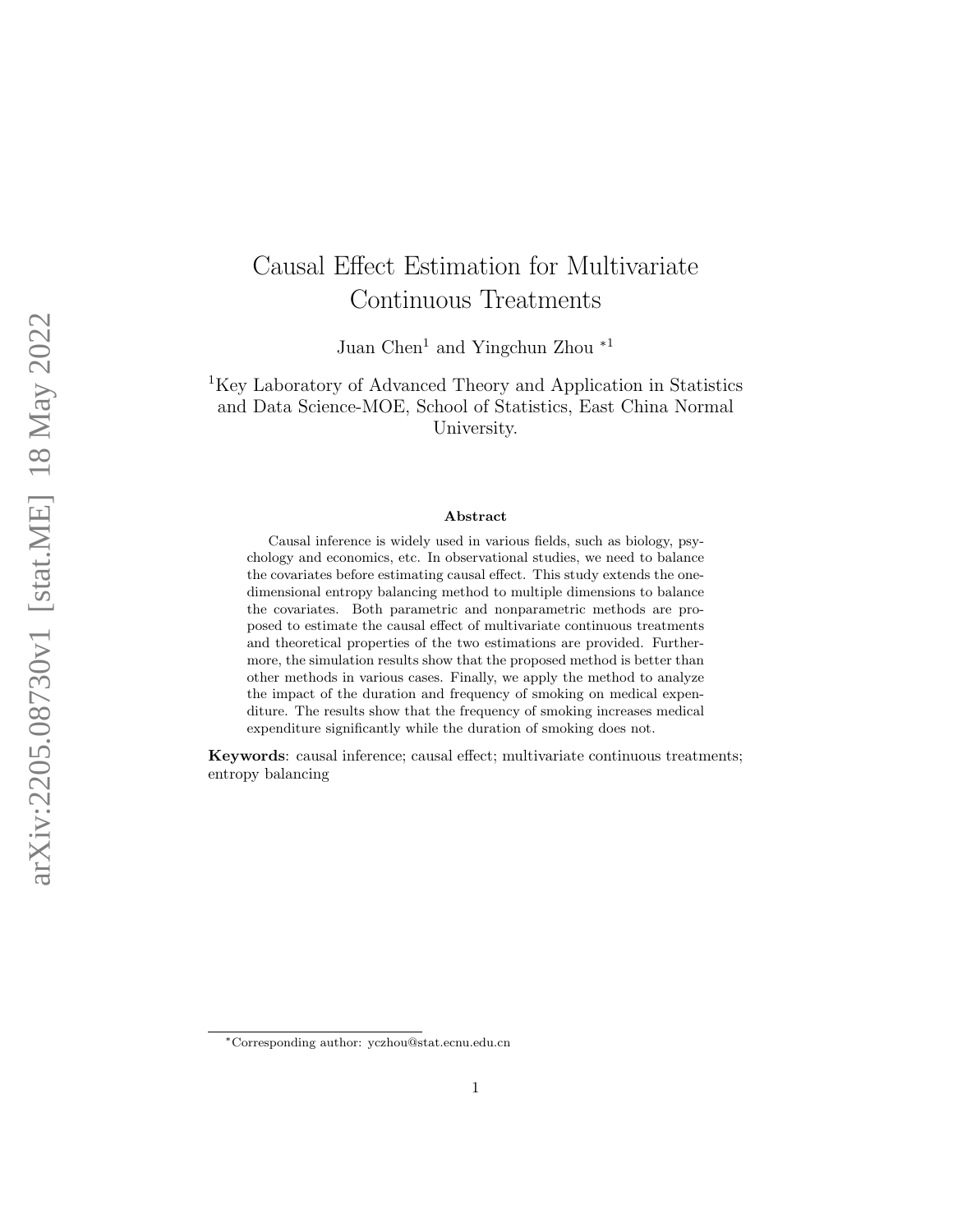# 1 INTRODUCTION

For decades, causal inference has been widely used in many fields, such as biology, psychology and economics, etc. Most of the current research is based on univariate treatment (binary treatment, multivalued treatment, continuous treatment) [\(Imai and Ratkovic](#page-17-0) [\(2014\)](#page-17-0); [Zhu et al.](#page-18-0) [\(2015\)](#page-18-0); [Fong et al.](#page-16-0) [\(2018\)](#page-16-0); [Zubizarreta](#page-18-1) [\(2015\)](#page-18-1); [Chan et al.](#page-16-1) [\(2016\)](#page-16-1); [Xiong et al.](#page-18-2) [\(2017\)](#page-18-2); [Yiu and Su](#page-18-3) [\(2018\)](#page-18-3); [Dong et al.](#page-16-2)  $(2021)$ ; [Hsu et al.](#page-16-3)  $(2020)$ ). Some research are focused on multivariate categorical treatments, such as factorial designs and conjoint analysis to estimate the main or interaction effect of any combination level of treatments [\(Hainmueller et al.](#page-16-4) [\(2014\)](#page-16-4); [Dasgupta et al.](#page-16-5) [\(2015\)](#page-16-5)). However, sometimes decision-makers are interested in the causal effects of multivariate continuous treatments in real life. For example, when considering the impact of the export and import volume on a country's GDP, one is interested in a bivariate continuous treatment. The methods for multivariate categorical treatments are not suitable to multivariate continuous treatments and there have been few research on this. The goal of this paper is to develop a new method to estimate the causal effect function for multivariate continuous treatments.

A major challenge for inferring the causal effect in observational studies is to balance the confounding covariates, which affect both the treatment and outcome variables. The covariate balancing propensity score method is widely used in controlling for confounding [\(Rosenbaum and Rubin](#page-17-1) [\(1983\)](#page-17-1); [Rosenbaum and](#page-17-2) [Rubin](#page-17-2) [\(1984\)](#page-17-2); [Rosenbaum and Rubin](#page-17-3) [\(1985\)](#page-17-3); [Robins et al.](#page-17-4) [\(2000\)](#page-17-4); [Hirano and](#page-16-6) [Imbens](#page-16-6) [\(2004\)](#page-16-6)). When using the parametric method to model the propensity score, the estimation bias will be large if the model is mis-specified. Therefore, some nonparametric methods for estimating the propensity score have been proposed, such as the kernel density estimation [\(Robbins et al.](#page-17-5) [\(2020\)](#page-17-5)). In addition, in recent years, some studies have used optimized weighting methods to directly optimize the balance of covariates [\(Hainmueller](#page-16-7) [\(2012\)](#page-16-7); [Imai and](#page-17-6) [Van Dyk](#page-17-6) [\(2004\)](#page-17-6); [Vegetabile et al.](#page-18-4) [\(2020\)](#page-18-4)). These methods avoid the direct construction of the propensity scores, therefore the obtained estimate achieves higher robustness. One of the methods, the entropy balancing method, has been established as being doubly robust, in that a consistent estimate can still be obtained when one of the two models, either the treatment assignment model or the outcome model, is correctly specified [\(Zhao and Percival](#page-18-5) [\(2017\)](#page-18-5)). Furthermore, this method can be easily implemented by solving a convex optimization problem. Therefore, we extend this method to multivariate continuous treatments to balance the covariates in this study.

This study has the following three contributions: First, it extends the univariate entropy balancing method to multivariate continuous treatments to balance the covariates. Second, both parametric and nonparametric causal effect estimation methods for multivariate continuous treatments are proposed. Under the parametric framework, a weighted optimization estimation is defined and its theoretical properties are provided. Under the nonparametric framework, Bsplines are used to approximate the causal effect function and the convergence rate of the estimation is provided. Third, we apply the proposed method to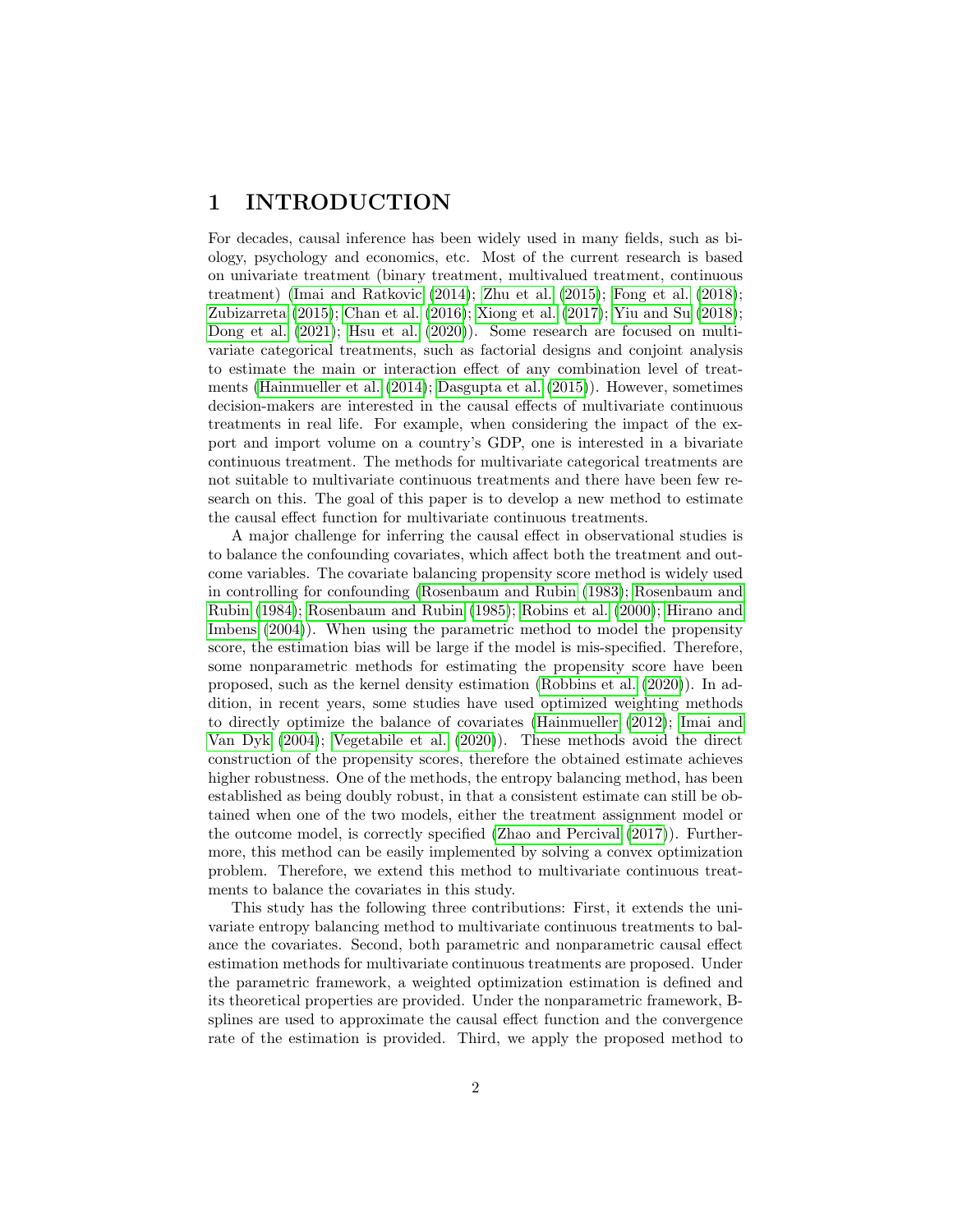explore the impact of the duration and frequency of smoking on medical expenditure. The results reveal their relationship, in particular, the frequency of smoking increases medical costs significantly.

The remainder of this paper is organized as follows: In Section 2, we introduce the motivating example in this study. In Section 3, the entropy balancing for multivariate treatment (EBMT) method is proposed. In Section 4, theoretical properties of the parametric and nonparametric estimation are shown. In section 5, methods for variance estimation and confidence interval construction are provided. In section 6, a numerical simulation is performed to evaluate the properties of the EBMT method. In Section 7, the EBMT method is applied to the real data analysis. The conclusions and discussions are summarized in Section 8.

# 2 MOTIVATING EXAMPLE

In this section, we introduce an observational study that contains two-dimensional treatments that motivates our methodology. The causal relationship between smoking and medical expenditure has long been a hot topic of research. Most studies are confined to a binary treatment (smoker/non-smoker), and estimate its effect on medical costs [\(Rubin](#page-18-6) [\(2000\)](#page-18-6); [Larsen](#page-17-7) [\(1999\)](#page-17-7); [Zeger et al.](#page-18-7) [\(2000\)](#page-18-7) ). However, the binary treatment is too rough in describing the status of a smoker. A better way is to regard the duration and frequency of smoking as bivariate continuous treatments and study their causal effect on medical costs, which motivates this study.

The data we used is extracted from the 1987 National Medical Expenditure Survey (NMES), which is originally studied by [Elizabeth et al.](#page-16-8) [\(2003\)](#page-16-8). The origional study does not directly estimate the causal effect of smoking on medical expenditure, instead, it first estimates the effect of smoking on certain diseases and then examines the increase of medical costs due to the diseases. [Elizabeth](#page-16-8) [et al.](#page-16-8) [\(2003\)](#page-16-8) proposed a variable, called packyear, to measure the cumulative smoking that combines the duration and frequency of smoking, which is defined as

 $package = \frac{\text{number of eigen}\times\text{per day}}{20}$  $\frac{20}{20}$  × number of years smoked.

[Imai and Dyk](#page-17-8) [\(2004\)](#page-17-8) directly estimates the causal effect of smoking on medical expenditures with a univariate continuous treatment packyear and with a bivariate continuous treatment (the duration and frequency of smoking), respectively. However, when considering the bivariate treatment, the authors estimate their causal effects on medical costs separately, which may lose important information.

Motivated by this example, we develop a method to estimate the causal effect jointly when the treatment is multivariate.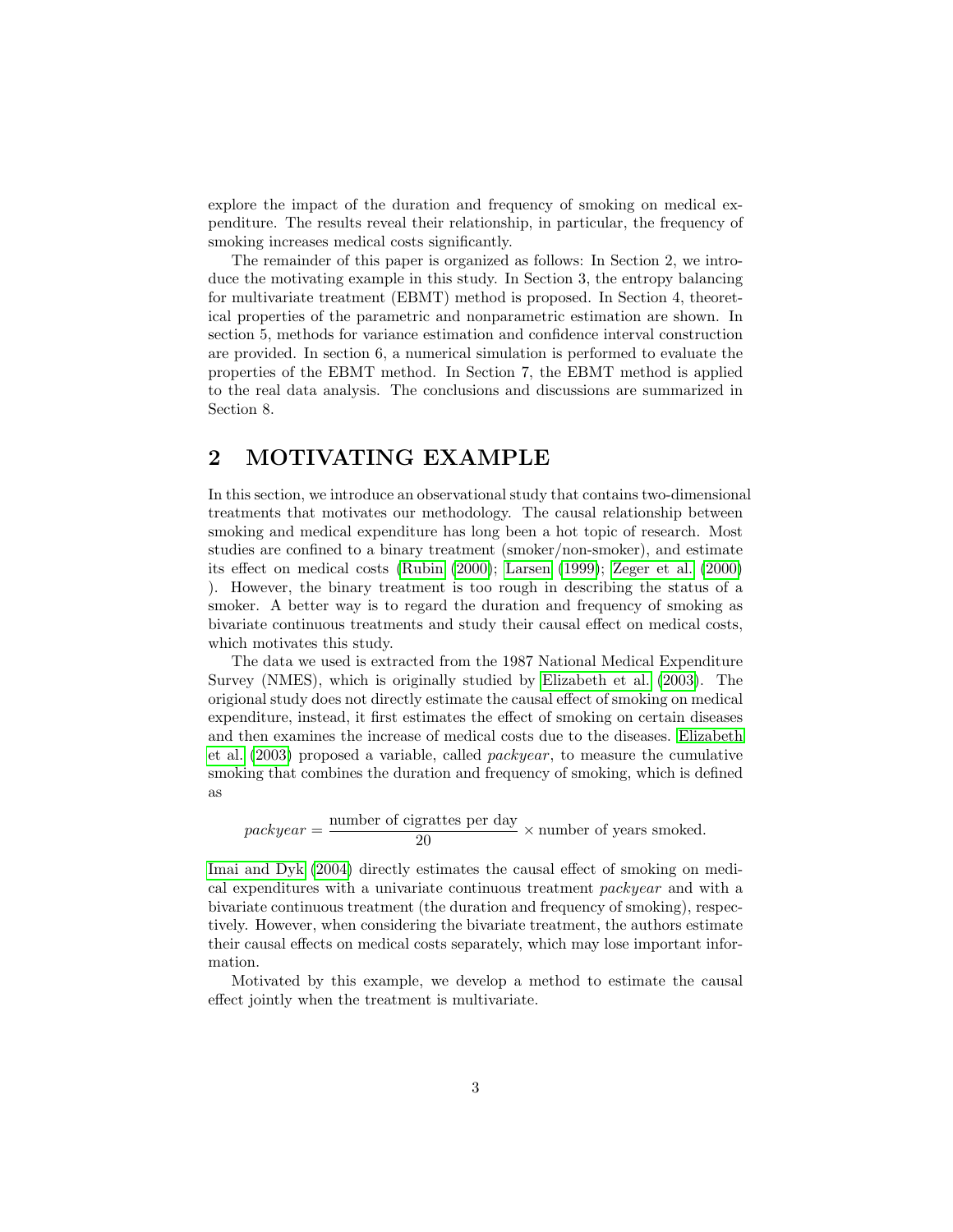# 3 ENTROPY BALANCING FOR MULTIVARI-ATE TREATMENTS

In this section, we introduce the EBMT method to obtain weights that can balance covariates and both parametric and nonparametric approaches are developed to estimate the causal effect function.

## 3.1 Notation and assumptions

Suppose that the treatment for subject i is  $\mathbf{T}_i$ , whose support is  $\mathcal{T} \subset \mathcal{R}^p$ .  $\mathbf{X}_i \in \mathcal{R}^q$  denotes the observed covariates, where p, q denote the dimensions of the treatments and covariates, respectively. Suppose that for each subject, there exists a potential outcome  $Y_i(\mathbf{t})$  for all  $\mathbf{t} \in \mathcal{T}$ . The observed outcome is defined as  $Y_i = Y_i(t)$  if  $\mathbf{T}_i = \mathbf{t}$ . Assume that a sample of observations  $\{Y_i, \mathbf{T}_i, \mathbf{X}_i\}$ for  $i \in \{1, ..., n\}$  is independently drawn from a joint distribution  $f(Y, \mathbf{T}, \mathbf{X})$ . For notational convenience, the treatments and covariates are assumed to be standardized.

To perform causal inference with the observational data, the following three standard assumptions are made [\(Hirano and Imbens](#page-16-6) [\(2004\)](#page-16-6); [Imai and Van Dyk](#page-17-6)  $(2004)$ .

## Assumption 1 (Strong Ignorability):

 $\mathbf{T}_i \perp Y_i(\mathbf{t}) \mid \mathbf{X}_i$ , which means that the treatment assignment is independent of the counterfactual outcomes, conditional on covariates. This implies that there is no unmeasured confounding.

### Assumption 2 (Positivity):

 $f_{\mathbf{T}|\mathbf{X}}(\mathbf{T}_i = \mathbf{t} | \mathbf{X}_i) > 0$  for all  $\mathbf{t} \in \mathcal{T}$ , and the conditional density  $f(\mathbf{T}_i | \mathbf{X}_i)$  is called the generalized propensity score [\(Imbens](#page-17-9) [\(2000\)](#page-17-9)).

### Assumption 3 (SUVTA):

Assume that there is no interference among the units, which means that each individual's outcome depends only on their own level of treatment intensity.

The goal of this paper is to estimate the causal effect function  $\mathbb{E}(Y(\mathbf{t}))$  for a multivariate continuous treatment T based on the above assumptions. In order to estimate the causal effect function with observational data, we first define the stabilized weight as

$$
w_i = \frac{f(\mathbf{T}_i)}{f(\mathbf{T}_i \mid \mathbf{X}_i)},
$$

then under the strong ignorability assumption, one can estimate the causal effect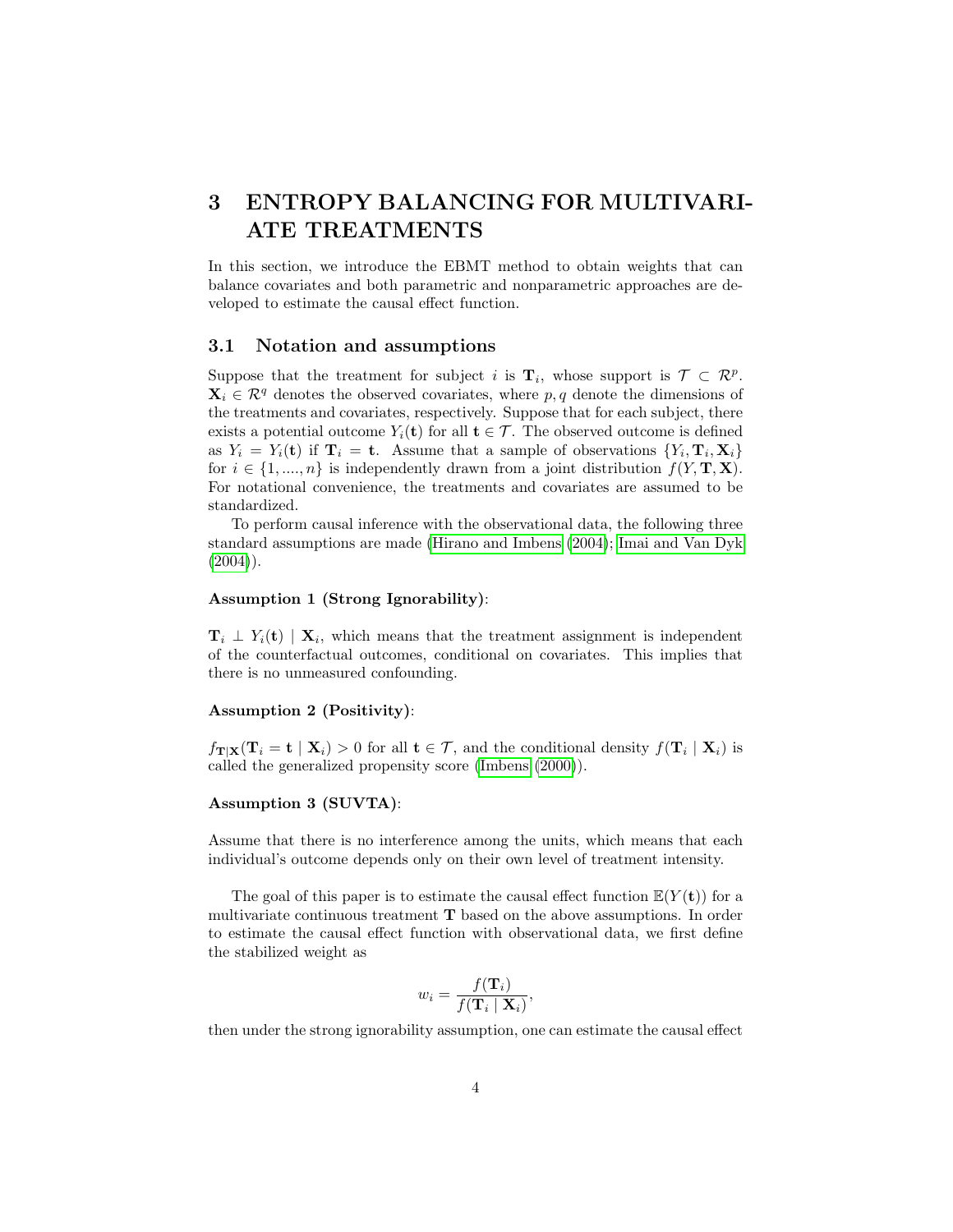function based on the stabilized weight by using parametric or nonparametric method.

## 3.2 Entropy balancing for multivariate treatments

The entropy balancing method [\(Hainmueller](#page-16-7) [\(2012\)](#page-16-7)) is used to determine the optimal weight for inferring causal effects. It has been used for univariate treatment and here we extend this method to multivariate treatments.

Note that the stabilized weight

$$
w_i = \frac{f(\mathbf{T}_i)}{f(\mathbf{T}_i \mid \mathbf{X}_i)},\tag{1}
$$

satisfies the following conditions:

$$
\mathbb{E}(w_i) = \iint \frac{f(\mathbf{T}_i)}{f(\mathbf{T}_i \mid \mathbf{X}_i)} f(\mathbf{T}_i, \mathbf{X}_i) d\mathbf{T}_i d\mathbf{X}_i = 1,
$$
\n(2)

$$
\mathbb{E}(w_i \mathbf{T}_i \mathbf{X}_i') = \iint \frac{f(\mathbf{T}_i)}{f(\mathbf{T}_i \mid \mathbf{X}_i)} \mathbf{T}_i \mathbf{X}_i' f(\mathbf{T}_i, \mathbf{X}_i) d\mathbf{T}_i d\mathbf{X}_i \n= \int \{ \frac{f(\mathbf{T}_i)}{f(\mathbf{T}_i \mid \mathbf{X}_i)} \mathbf{T}_i f(\mathbf{T}_i \mid \mathbf{X}_i) d\mathbf{T}_i \} \mathbf{X}_i' f(\mathbf{X}_i) d\mathbf{X}_i \n= \mathbb{E}(\mathbf{T}_i) \mathbb{E}(\mathbf{X}_i') = \mathbf{0}.
$$
\n(3)

Similarly, it can be shown that weighting with  $w_i$  also preserves the marginal means of  $\mathbf{T}_i$  and  $\mathbf{X}_i$ , which means

$$
\mathbb{E}(w_i \mathbf{T}_i) = \mathbb{E}(\mathbf{T}_i) = \mathbf{0},\tag{4}
$$

$$
\mathbb{E}(w_i \mathbf{X}_i) = \mathbb{E}(\mathbf{X}_i) = \mathbf{0}.\tag{5}
$$

Hence we can set the sample conditions as

$$
\sum_{i=1}^{n} w_i g(\mathbf{T}_i, \mathbf{X}_i) = \mathbf{0}, \ \sum_{i=1}^{n} w_i = 1, \ w_i > 0 \quad \forall i = 1, ..., n,
$$
 (6)

where  $g(\mathbf{T}_i, \mathbf{X}_i) = [\text{vec}((\mathbf{T}_i \mathbf{X}_i^{'})$  $\mathbf{I}_{i}^{'}$ ) $\mathbf{I}_{i}^{'}$ ,  $\mathbf{T}_{i}$ ,  $\mathbf{X}_{i}$  $\mathbf{I}_{i}^{'}$ , whose dimensions are  $pq + p + q$ . Actually, this framework can be generalized to multivariate treatments with categorical variables or combinations of categorical and continuous variables, which is beyond the scope of this article.

We now choose weights that satisfy the conditions in Equation (6), while minimizing the Kullback-Leibler divergence:

$$
\min_{w} \sum_{i=1}^{n} w_i log(\frac{w_i}{v_i})
$$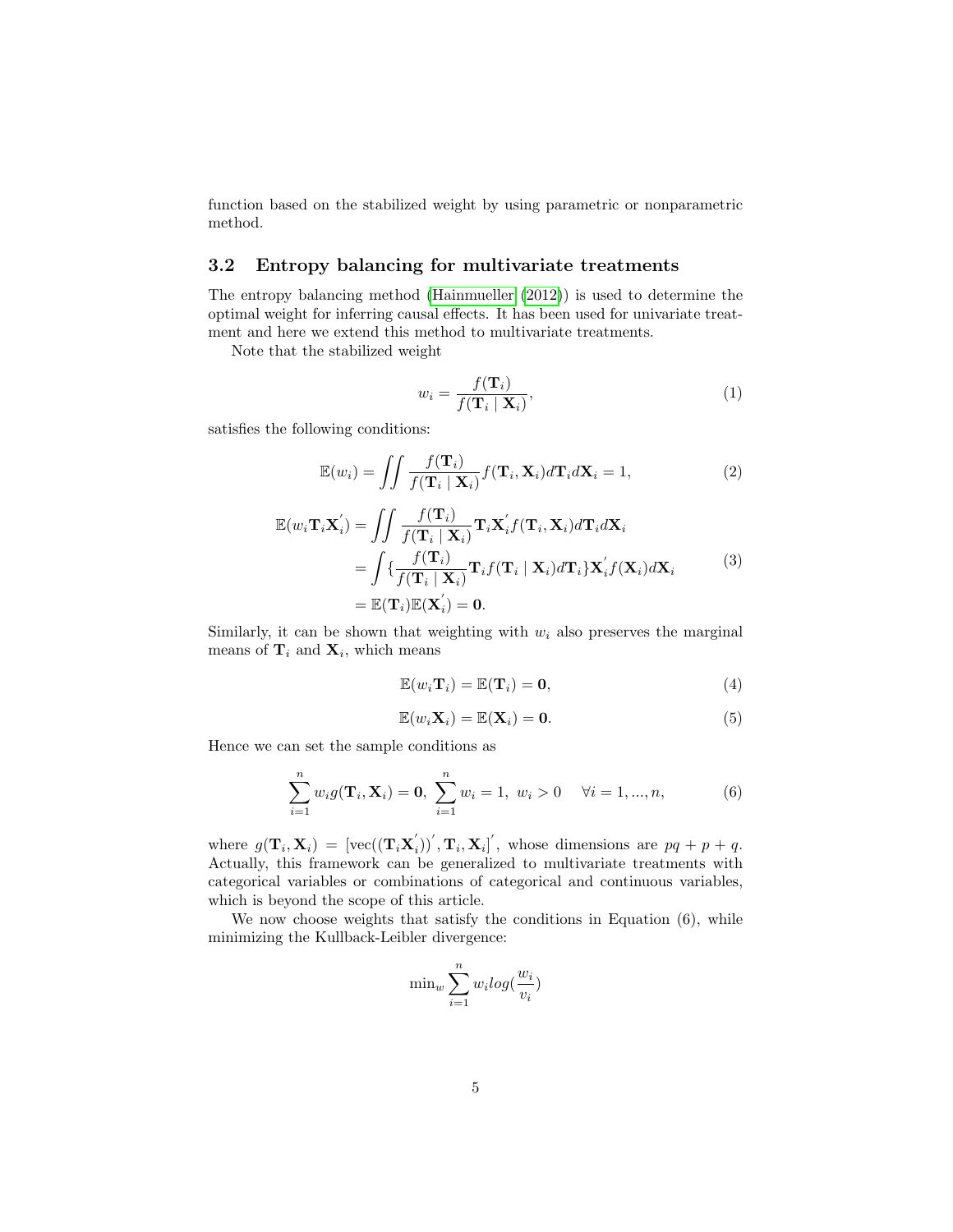$$
\sum_{i=1}^{n} w_i g(\mathbf{T}_i, \mathbf{X}_i) = \mathbf{0}, \ \sum_{i=1}^{n} w_i = 1, \ w_i > 0 \ \forall i = 1, ..., n. \tag{7}
$$

In Equation (7),  $v_i$  denotes the base weights, which is equal to  $\frac{1}{n}$  in this study.

We adopt a method which is similar to the standard Lagrange multiplier technique for solving this optimization problem. Using this method, we obtain the weighting function in terms of the Lagrange multipliers  $\gamma$  as

$$
w_i = \frac{v_i exp(-\gamma^{'} g(\mathbf{T}_i, \mathbf{X}_i))}{\sum_{i=1}^n v_i exp(-\gamma^{'} g(\mathbf{T}_i, \mathbf{X}_i))}.
$$
\n(8)

The proof can be found in Appendix A.2. Based on these weights, a new objective function is obtaind,

$$
\min_{\gamma} log(\sum_{i=1}^{n} v_i exp(-\gamma^{'} g(\mathbf{T}_i, \mathbf{X}_i))).
$$
\n(9)

This new dual objective function can be optimized by using an efficient convex optimization algorithm. Note that when the dimension of covariates or treatments is high, the numerical algorithm might fail to find a solution. Hence, this method is most suitable to low-dimensional treatments and covariates. Highdimensional covariates or treatments case will be considered in future work.

## 3.3 CAUSAL EFFECT ESTIMATION

In this subsection, both parametric and nonparametric approaches are developed to estimate the causal effect function. A weighted optimization estimation is defined under the parametric framework and B-splines are used to approximate the causal effect function under the nonparametric framework.

#### 3.3.1 Parametric method

The causal effect function is parametrized as  $s(t; \theta)$ , we assume that it has a unique solution  $\theta^* \in \mathcal{R}^J$  (with  $J \in \mathbb{N}$ ) defined as

$$
\theta^* = \operatorname{agrmin}_{\theta} \int_{\mathcal{T}} \mathbb{E}[Y(\mathbf{t}) - s(\mathbf{t}; \theta)]^2 f_{\mathbf{T}}(\mathbf{t}) d\mathbf{t}.
$$
 (10)

The difficulty for solving Equation (10) is that the potential outcome  $Y(t)$  is not observed for all t. Hence, Proposition 1 is proposed to connect the potential outcome with the observed outcome.

s.t.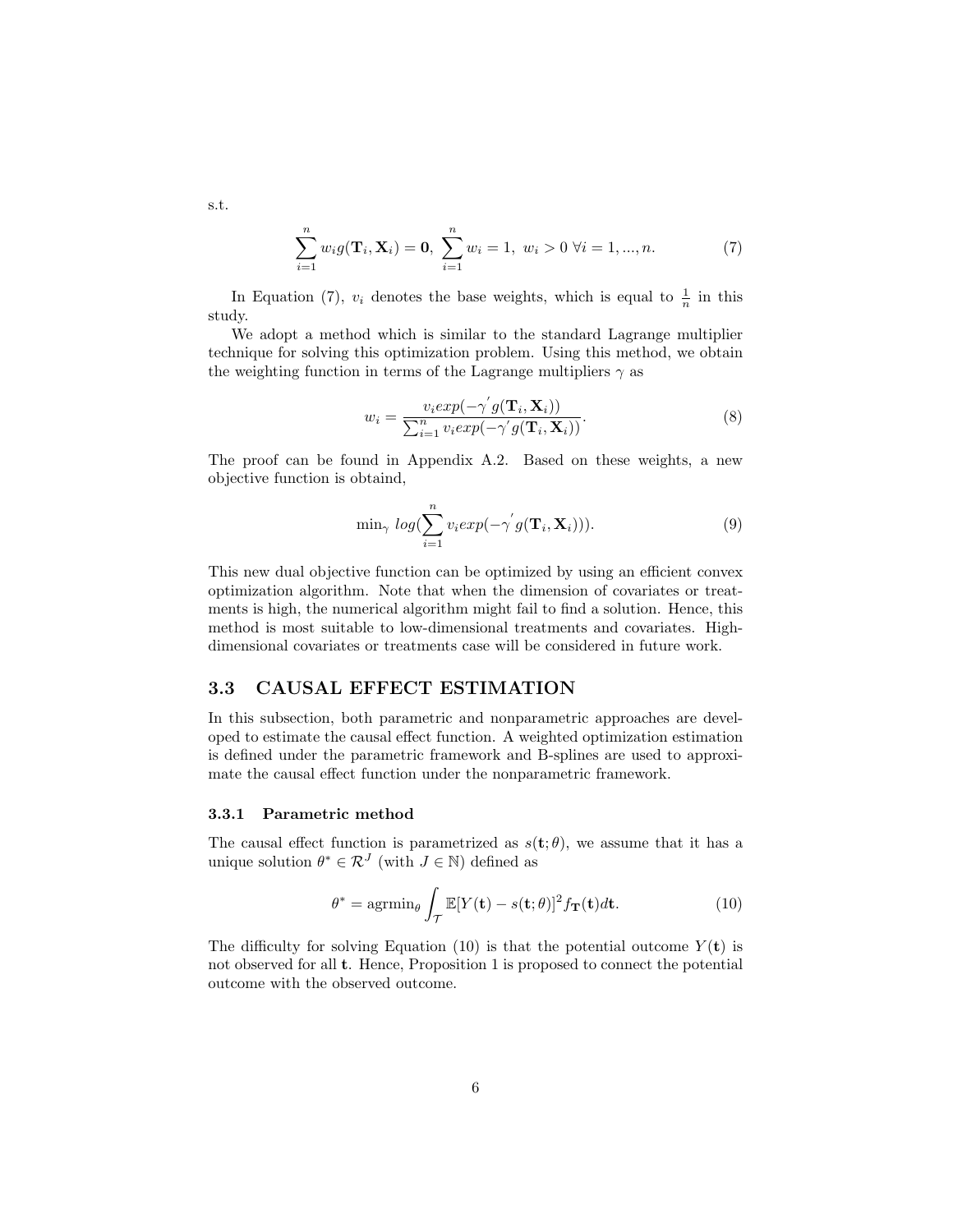### Proposition 1

Under Assumption 1, it can be shown that

$$
\mathbb{E}[w(Y - s(\mathbf{T}; \theta))^2] = \int_{\mathcal{T}} \mathbb{E}[Y(\mathbf{t}) - s(\mathbf{t}; \theta)]^2 f_{\mathbf{T}}(\mathbf{t}) d\mathbf{t}.
$$
 (11)

The proof of Proposition 1 can be found in Appendix A.1. Note that  $Y(t)$  on the right hand side of Equation (11) represents the potential outcome and Y on the left hand side represents the observed outcome. Proposition 1 indicates that by inserting w on the left hand side of Equation  $(11)$ , one can represent the objective function with the potential outcome by that with the observed outcome. Therefore, the true value  $\theta^*$  is also a solution for the weighted optimization problem:

$$
\theta^* = \operatorname{argmin}_{\theta} \mathbb{E}[w(Y - s(\mathbf{T}; \theta))^2].
$$
\n(12)

This result implies that the true value  $\theta^*$  can be identified from the observational data. One can obtain the estimator based on the sample, which is

$$
\hat{\theta} = \operatorname{argmin}_{\theta} \sum_{i=1}^{n} \hat{w}_i (Y_i - s(\mathbf{T}_i; \theta))^2.
$$
 (13)

#### 3.3.2 Nonparametric method

Suppose  $\mathbb{E}(Y(\mathbf{t})) = s(\mathbf{t})$ . In a similar manner to the proof of Proposition 1, it can be shown that

$$
\mathbb{E}(wY \mid \mathbf{T} = \mathbf{t}) = \mathbb{E}(Y(\mathbf{t})).
$$

In this paper, B-splines are used to approximate  $s(t)$ . For notational convenience, assume that without loss of generality, all B-splines of order  $r$  are defined on an extended partition associated with a uniform partition of  $m$  knots. Following [Schumaker](#page-18-8) [\(2007\)](#page-18-8), we denote the B-spline basis functions on the ith component of **T** as  $B_i(\mathbf{t}_k)$   $(j = 1, ..., M; k = 1, ..., p; M = m + r)$ . Furthermore, define

$$
B_{k_1,\dots,k_p}(\mathbf{t}) = \prod_{j=1}^p B_{k_j}(\mathbf{t}_j), \forall 1 \le k_1,\dots,k_p \le M.
$$
 (14)

Let  $B(t)$  be the  $Q \equiv M^p$ -dimensional vector consisting of all product functions of the form (14) and  $Z_n = (B(\mathbf{T}_1), ..., B(\mathbf{T}_n))'$ , then the B-spline estimation of  $s(t)$  is determined by

$$
\hat{s}(\mathbf{t}) = B(\mathbf{t})' \hat{\beta},\tag{15}
$$

where

$$
\hat{\beta} = (Z_n^{'} Z_n)^{-1} Z_n^{'} \hat{W} Y, \ \hat{W} = diag(\hat{w}_1, \dots, \hat{w}_n).
$$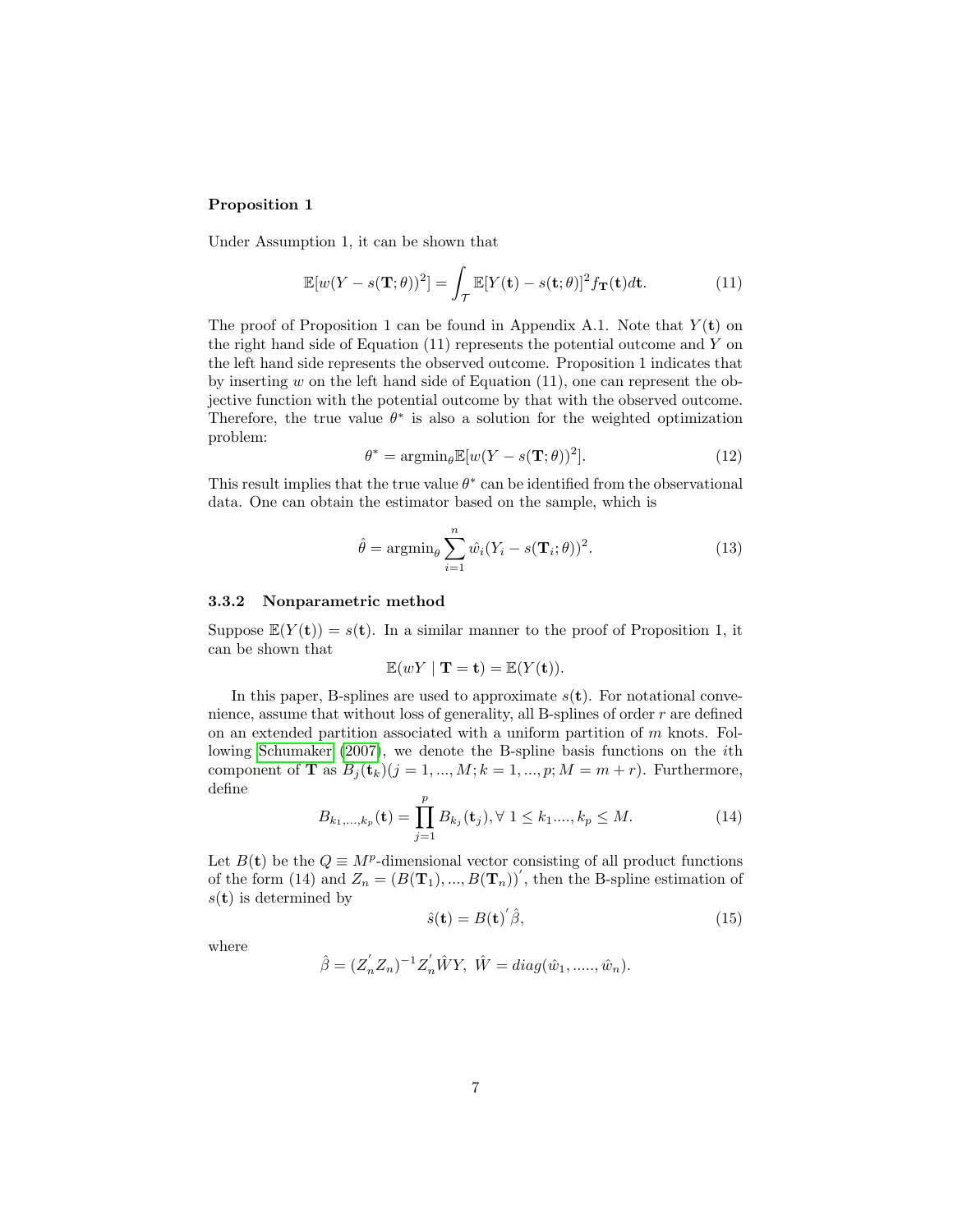## 4 LARGE SAMPLE PROPERTIES

To establish the large sample properties of the proposed estimators in section 3.3, we show the consistency and limiting distribution of the optimization estimator  $\hat{\theta}$  under the parametric framework and the convergence rate of the nonparametric estimator  $\hat{s}(\mathbf{t})$ . The following assumptions are made:

## Assumption 4

- (i) The support  $\mathcal T$  of **T** is a compact subset of  $\mathcal R^p$  and the support  $\mathcal X$  of **X** is a compact subset of  $\mathcal{R}^q$ .
- (ii) There exist two positive constants  $a_1$  and  $a_2$ , such that  $0 < a_1 \leq w \leq a_2 < \infty, \forall (\mathbf{t}, \mathbf{x}) \in \mathcal{T} \times \mathcal{X}.$

### Assumption 5

- (i) The parameter space  $\Theta$  is a compact set and the true parameter  $\theta_0$  is in the interior of Θ.
- (ii)  $(Y s(t; \theta))^2$  is continuous in  $\theta$ ,  $\mathbb{E}[\sup_{\theta}(Y s(t; \theta))^2] < \infty$  and  $\sup_{\theta} \mathbb{E}[(Y s(t; \theta))^2]$  $s(\mathbf{t};\theta))^4$  <  $\infty$ .

### Assumption 6

- (i)  $s(t; \theta)$  is twice continuously differentiable in  $\theta \in \Theta$  and let  $h(t; \theta) \equiv$  $\bigtriangledown_{\theta} s(\mathbf{t};\theta).$
- (ii)  $\mathbb{E}\{w(Y-s(\mathbf{T};\theta))h(\mathbf{T};\theta)\}\$ is differentiable with respect to  $\theta$  and  $U \equiv -\bigtriangledown_{\theta} \mathbb{E}\{w(Y-s(\mathbf{T};\theta))h(\mathbf{T};\theta)\}\mid_{\theta=\theta^*}$  is nonsingular.
- (iii)  $\mathbb{E}[\sup_{\theta} | Y s(t; \theta) |^{2+\delta}] < \infty$  for some  $\delta > 0$  and there extists some finite positive constants a and b such that  $\mathbb{E}[\sup_{\theta_1:||\theta_1-\theta||<\delta_1}|s(\mathbf{t};\theta_1)-s(\mathbf{t};\theta)|^2]$  $]^{1/2} < a \cdot \delta_1^b$  for any  $\theta \in \Theta$  and any small  $\delta_1 > 0$ .

Assumption 4(i) restricts the treatments and covariates within a bounded range. This is convenient for calculating the convergence rate under the  $L_{\infty}$ norm. Assumption 4(ii) restricts the weight function to be bounded away from zero. Given Assumption  $4(i)$ , Assumption  $4(ii)$  is equivalent to the positivity assumption. Assumption 5(i) is a commonly used assumption in nonparametric regression. Assumption 5(ii) is an envelope condition applicable to the uniform law of large numbers. Assumption 6 (i) and (ii) impose sufficient regularity conditions on the causal effect function and its derivative function. Assumption 6 (iii) is a stochastic equicontinuity condition, which is needed for establishing weak convergence [\(Andrews](#page-16-9) [\(1994\)](#page-16-9)). Based on these assumptions, the following theorems are established.

### Theorem 1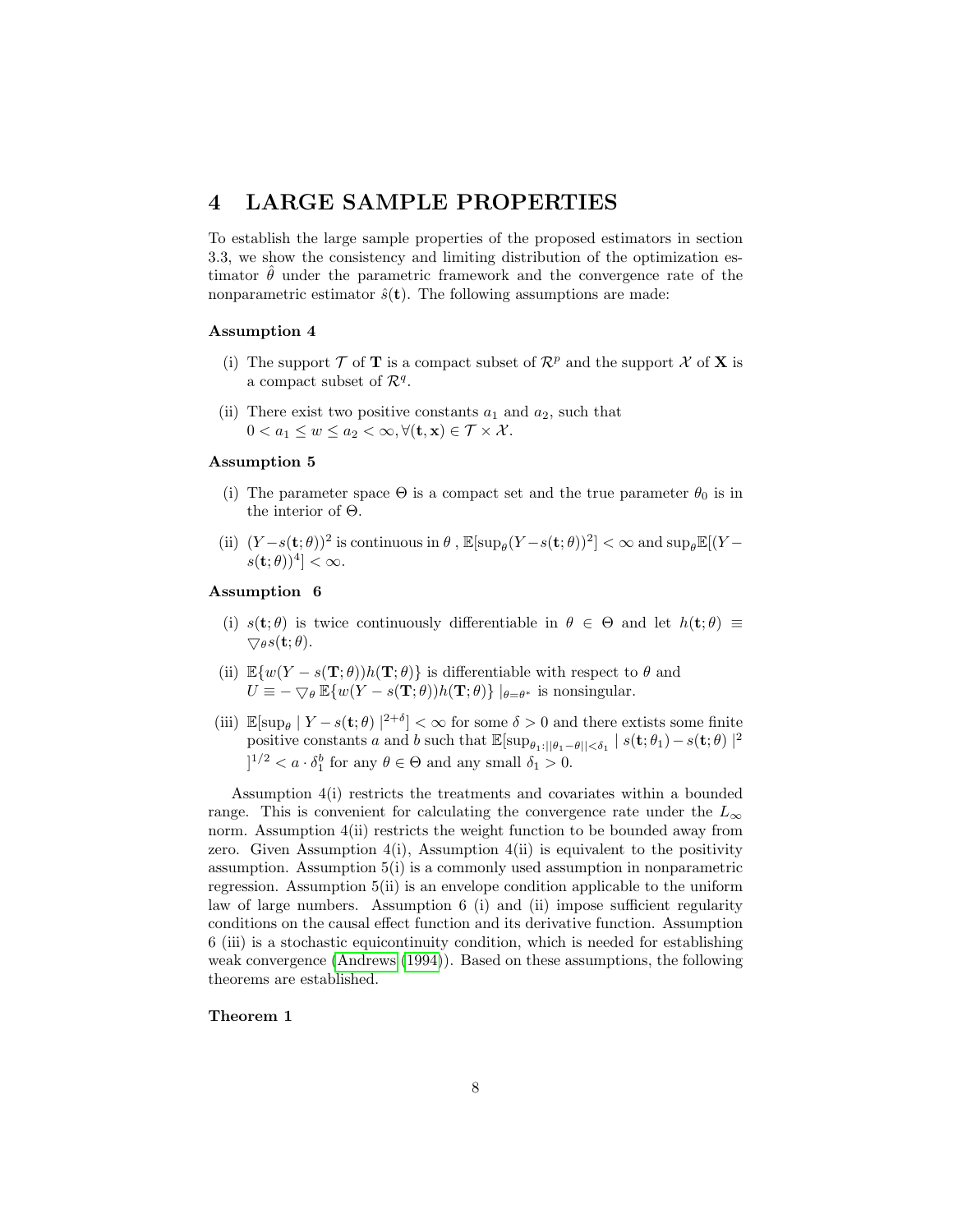- (i) Under Assumptions 1-5,  $\|\hat{\theta} \theta^*\| \rightarrow_p 0$ .
- (ii) Under Assumptions 1-6,  $\sqrt{n}(\hat{\theta} \theta^*) \rightarrow_d N(0, V)$ , where

$$
V = 4U^{-1} \cdot \mathbb{E}\{w^2(Y - s(\mathbf{T}; \theta^*))^2 h(\mathbf{T}; \theta^*) h(\mathbf{T}; \theta^*)'\} \cdot U^{-1}
$$

Under the nonparametric framework, Theorem 2 is established to obtain the convergence rate of the estimate  $\hat{s}(t) = B(t)^{'}\hat{\beta}$ .

**Theorem** 2 Suppose  $\sup_{t \in \mathcal{T}} | s(t) - B(t)^{'} \beta^* | = O(Q^{-\tilde{\alpha}})$  holds for some  $\tilde{\alpha}$ and  $\beta^* \in \mathbb{R}^Q$ , and Assumptions 1-4 hold, then

$$
\int |\hat{s}(\mathbf{t}) - s(\mathbf{t})|^2 f_{\mathbf{T}}(\mathbf{t}) d\mathbf{t} = O_p(Q^{-2\tilde{\alpha}} + \frac{Q}{n})
$$
  
sup<sub>**t**</sub>  $|\hat{s}(\mathbf{t}) - s(\mathbf{t})| = O_p(Q^{-\tilde{\alpha}} + \sqrt{\frac{Q}{n}})$ 

The proofs of Theorem 1 and Theorem 2 can be found in Appendix A.3.

# 5 VARIANCE ESTIMATION AND CONFIDENCE INTERVAL

## 5.1 Variance estimation

To conduct statiatical inference, a consistent estimator of the covariance matrix V is needed, which can be obtained by replacing w and  $\theta^*$  by their consistent estimators. Specifically, one can write  $U$  as

$$
U = -\nabla_{\theta} \mathbb{E}\{w(Y - s(\mathbf{T}; \theta))h(\mathbf{T}; \theta)\} |_{\theta = \theta^*}
$$
  
=  $-\mathbb{E}\{w \nabla_{\theta} [(Y - s(\mathbf{T}; \theta))h(\mathbf{T}; \theta)]\} |_{\theta = \theta^*}$   
=  $-\mathbb{E}\{w[-h(\mathbf{T}; \theta)h(\mathbf{T}; \theta)' + (Y - s(\mathbf{T}; \theta)) \nabla_{\theta} h(\mathbf{T}; \theta)]\} |_{\theta = \theta^*}$   
=  $\mathbb{E}\{w[h(\mathbf{T}; \theta^*)h(\mathbf{T}; \theta^*)' - (Y - s(\mathbf{T}; \theta^*)) \nabla_{\theta} h(\mathbf{T}; \theta^*)]\}.$ 

Hence,

$$
\hat{U} = \frac{1}{n} \sum_{i=1}^{n} \hat{w}_i[h(\mathbf{T}_i; \hat{\theta})h(\mathbf{T}_i; \hat{\theta})' - (Y_i - s(\mathbf{T}_i; \hat{\theta})) \bigtriangledown_{\theta} h(\mathbf{T}_i; \hat{\theta})].
$$

Then we have

$$
\hat{V} = 4\hat{U}^{-1} \cdot \left\{ \frac{1}{n} \sum_{i=1}^n \hat{w}_i^2 (Y_i - s(\mathbf{T}_i; \hat{\theta}))^2 h(\mathbf{T}_i; \hat{\theta}) h(\mathbf{T}_i; \hat{\theta})' \right\} \cdot \hat{U}^{-1}.
$$

According to Theorem 1(i) and Theorem 3 in [Ai et al.](#page-16-10) [\(2021\)](#page-16-10), we have  $|| \hat{\theta} \theta^* \parallel \rightarrow_{p} 0$  and

sup  $\mid \hat{w} - w \mid = o_p(1)$ , which implies that  $\hat{V}$  is consistent.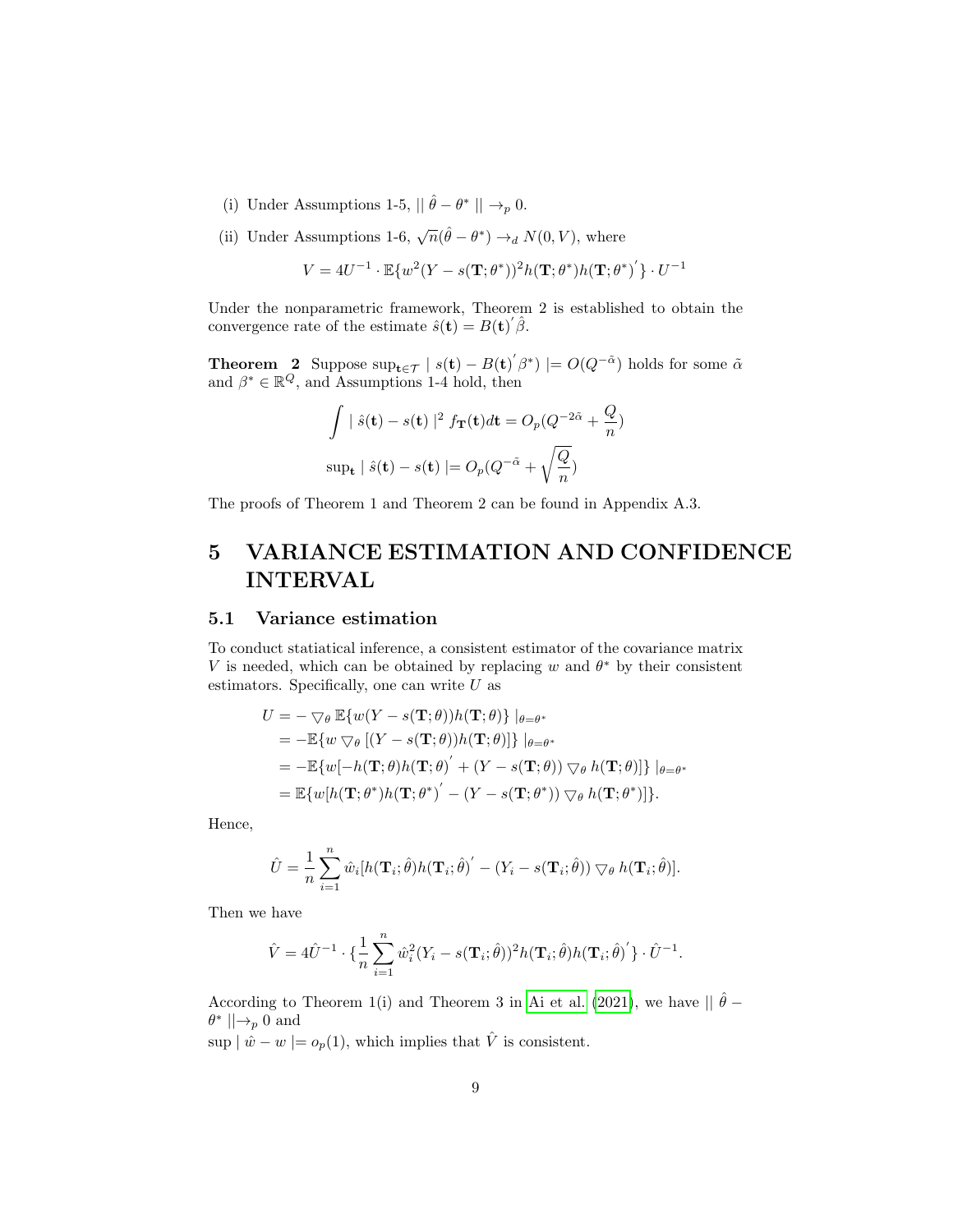## 5.2 Confidence interval

According to the asymptotic normality of  $\hat{\theta} = (\hat{\theta}_1, \dots, \hat{\theta}_J)'$ , one can construct the 95% confidence interval of  $\hat{\theta}_i$  as

$$
[\hat{\theta}_j - 1.96 \cdot \hat{SE}_j, \hat{\theta}_j + 1.96 \cdot \hat{SE}_j], \ \forall j = 1, ..., J,
$$
 (16)

where  $\hat{SE}_j = \hat{V}_{jj}/\sqrt{n}$  is the standard error of  $\hat{\theta}_j$ ,  $\hat{V}_{jj}$  is the  $(j, j)$ -element of  $\hat{V}$ .

Alternatively, one can also construct the confidence interval using bootstrap method. Suppose the  $b^{\text{th}}$  bootstrap sample  $\{Y_i^{(b)}, \mathbf{T}_i^b, \mathbf{X}_i^{(b)}\}, i = 1, \ldots, n; b =$  $1, \ldots, B$  is sampled with replacement from the origional sample  $\{Y_i, \mathbf{T}_i, \mathbf{X}_i\}, i =$  $1, \ldots, n$  with uniform distribution. Denote  $\hat{\theta}^{(b)}$  as the estimator of  $\theta^*$  based on the  $b<sup>th</sup>$  bootstrap sample. Arrange the B bootstrap estimators in order from smallest to largest, then the 95% confidence interval can be defined as

$$
[\hat{\theta}_j^{(0.025B)}, \hat{\theta}_j^{(0.975B)}], \ \forall j = 1, \dots, J. \tag{17}
$$

The difference of the two methods is that the first method  $(16)$  relies on the asymptotic normality result while the second method (17) does not.

# 6 SIMULATION

To examine the properties of the proposed estimators under finite samples, simulation studies are performed under different data settings. The main motivation in designing the simulation settings is to compare the proposed method with three other methods when the treatment assignment model and the outcome model are linear and nonlinear in various ways.

## 6.1 Assessment criteria of covariate balance and effect estimation

Assume that the treatments follow the multiple multivariate linear regression model:

$$
\mathbf{T}_{i} = B^{'}\mathbf{X}_{i} + \epsilon_{i}, i = 1, \dots, n,
$$
\n(18)

where  $\mathbf{T}_i$  and  $\mathbf{X}_i$  denote the *p*-dimensional treatments and *q*-dimensional covariates, respectively.  $B_{q\times p} = (\beta_1 : \beta_2 : ... : \beta_q)$  represents the coefficient matrix, and  $\epsilon_i \sim N_p(0, \Sigma)$ . The MLEs of B are  $\hat{B}_{q\times p} = (\mathbf{X}'\mathbf{X})^{-1}\mathbf{X}'\mathbf{T}$ , where  $\mathbf{T} = (\mathbf{T}_1^{'},......,\mathbf{T}_n^{'})^{'}, \ \mathbf{X} = (\mathbf{X}_1^{'},......,\mathbf{X}_n^{'})^{'}.$ 

To assess the performance of the covariate balance, the following hypothesis test is considered:

$$
H_0: \boldsymbol{\beta}_1 = \boldsymbol{\beta}_2 =.....= \boldsymbol{\beta}_q = \mathbf{0}.
$$

The likelihood ratio statistic is:

$$
\Lambda = \frac{\mid SSE \mid}{\mid SSE + SSH \mid},
$$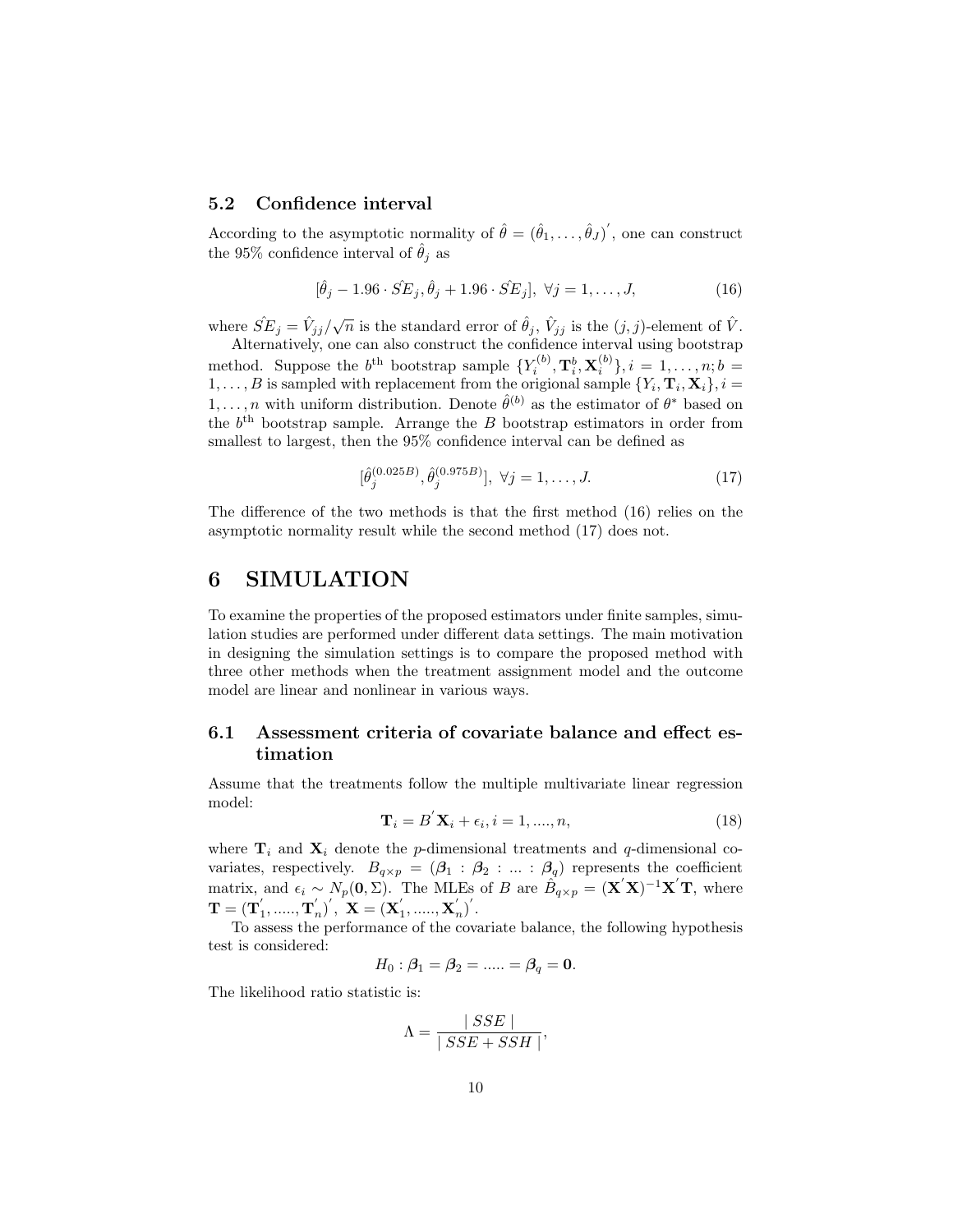where  $SSE = \mathbf{T}^T \mathbf{T} - \hat{B}^T \mathbf{X}^T \mathbf{T}$  and  $SSH = \hat{B}^T \mathbf{X}^T \mathbf{T} - n \bar{\mathbf{T}} \bar{\mathbf{T}}^T$  denote the the residual sum of squares and the predicted sum of squares, respectively. When  $n$  is large,

$$
-2log(\Lambda) \to \chi_{qp}^2.
$$

Hence, it is harder to reject the null hypothesis when  $-2log(\Lambda)$  is closer to zero, which implies that the covariate balance performs well.

Next, we focus on the outcome model, which is linear and nonlinear in the treatments, respectively.

$$
Y_i = r(\mathbf{X}_i) + \mathbf{T}_i \beta + \varepsilon_i,\tag{19}
$$

$$
Y_i = r(\mathbf{X}_i) + s(\mathbf{T}_i) + \varepsilon_i,\tag{20}
$$

where  $\varepsilon_i \sim N(0, \sigma^2), i = 1, ..., n$ .

For the linear outcome model, the bias and RMSE of the coefficients are used to assess the performance of the different methods in various cases . For the nonparametric outcome model, we use

RMSE = 
$$
\sqrt{\frac{1}{n} \sum_{i=1}^{n} (\hat{s}(\mathbf{t})_i - s(\mathbf{t})_i)^2}
$$

as the assessment criteria.

### 6.2 Data generating process

The data generating process is described in this subsection. For the treatment assignment model, two major cases are considered, which are T-2d-L, T-2d-NL, respectively, where "T" stands for treatment, "2d" stands for two-dimension, "L" and "NL" stands for linear and nonlinear in the covariates. For the outcome model, linear and nonlinear cases are studied, which are considered for each treatment assignment model. For notational convenience, "Specification Y K" is used to denote the Kth outcome model.

Since the covariates are shared across all scenarios, their data generating process is first described. Specifically, we independently draw 5 covariates from a multivariate normal distribution with mean 0, variance 1 and covariance 0.2, that is,

$$
\mathbf{X} = (X_1, \dots, X_5)' \sim N_5(\mu, \Sigma) \text{ with } \mu = \begin{pmatrix} 0 \\ \vdots \\ 0 \end{pmatrix} \text{ and } \Sigma = \begin{pmatrix} 1 & 0.2 & \dots & 0.2 \\ 0.2 & 1 & 0.2 \dots & 0.2 \\ \dots & \dots & \dots & \dots \\ 0.2 & 0.2 & \dots & 1 \end{pmatrix}_{5 \times 5}.
$$

In the first simulation setting, assume that both the treatment assignment model "T-2d-L" and the outcome model are linear in the covariates, with true data generating process given by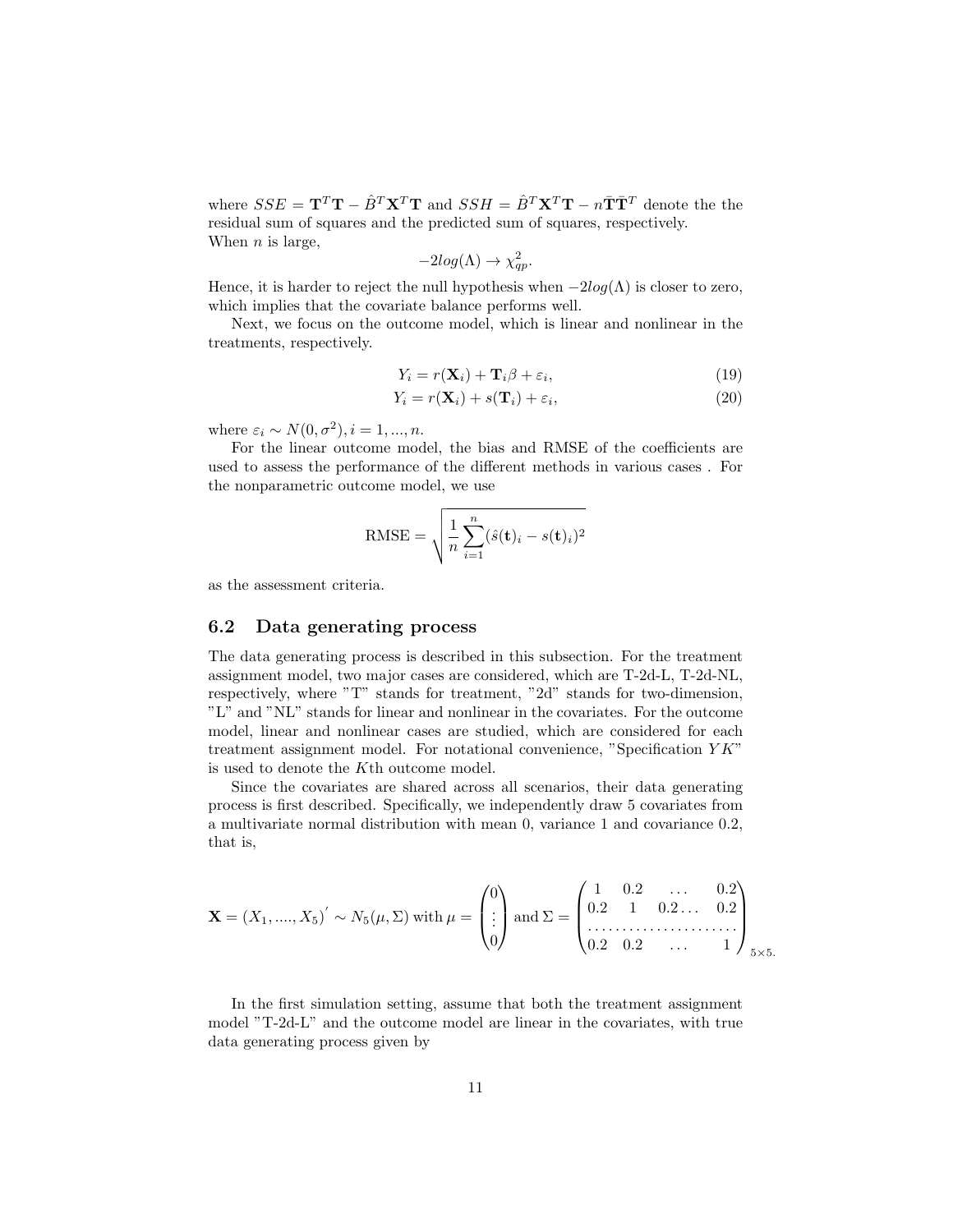$$
\mathbf{T}\text{-}\mathbf{2d}\text{-}\mathbf{L}:\mathbf{T}_i=B'_1\mathbf{X}_i+\epsilon_i,\tag{21}
$$

Specification Y1:

$$
Y_i = T_{i1} + T_{i2} + X_{i1} + 0.1X_{i2} + 0.1X_{i5} + \varepsilon_i.
$$

Specification Y2:

$$
Y_i = T_{i1} + T_{i2} + 0.2T_{i1}T_{i2} + X_{i1} + 0.1X_{i2} + 0.1X_{i5} + \varepsilon_i.
$$

Specification Y3:

$$
Y_i = T_{i1} + T_{i2} + (T_{i1} - T_{i2})^2 + X_{i1} + 0.1X_{i2} + 0.1X_{i5} + \varepsilon_i,
$$

where

$$
\mathbf{T}_{i} = (T_{i1}, T_{i2})^{'}, B_{1} = \begin{bmatrix} 1 & 1 \\ 0 & 0.2 \\ 0.2 & 0 \\ 0 & 0 \\ 0 & 0 \end{bmatrix}_{5 \times 2},
$$
  
\n*varepsilon<sub>i</sub>* ~  $N(0, 2^{2}),$   
\n
$$
\epsilon_{i} \sim N_{2}(\mu, \Sigma) \text{ with } \mu = \begin{pmatrix} 0 \\ 0 \end{pmatrix} \text{ and } \Sigma = \begin{pmatrix} 3 & 0.8 \\ 0.8 & 3 \end{pmatrix}.
$$

In the second simulation setting, consider the case when the treatment assignment model is misspecified and the outcome model remains the same as in the first simulation setting, that is, the treatment model is nonlinear in the covariates, denoted as "T-2d-NL":

$$
\mathbf{T}\text{-}2\mathbf{d}\text{-}N\mathbf{L}:\mathbf{T}_i=B'_1\mathbf{X}_i+B'_2(\mathbf{X}_i*\mathbf{X}_i)+\epsilon_i,
$$
\n(22)

where  $B_1$  and  $\epsilon_i$  are the same as in Equation (22),  $\mathbf{X} \times \mathbf{X}$  represents the Hadamard product of matrices  $X$  and  $X$ , and its corresponding element is  $\begin{bmatrix} 1 & 1 \end{bmatrix}$ 

$$
(\mathbf{X} * \mathbf{X})_{ij} = (x_{ij} x_{ij}), B_2 = \begin{bmatrix} 0 & 0 \\ 0 & 0 \\ \vdots & \vdots \\ 0 & 0 \end{bmatrix}_{5 \times 2}.
$$

In the third simulation setting, we consider misspecification of the outcome model by including nonlinear covariate term in the outcome model. In this case, the generating process for the treatment model remains the same as in the first simulation setting. Specifically, the misspecified outcome model is defined as Specification Y4:

$$
Y_i = T_{i1} + T_{i2} + (X_{i1} + 1)^3 + 0.1X_{i2} + 0.1X_{i5} + \varepsilon_i.
$$

Specification Y5:

$$
Y_i = T_{i1} + T_{i2} + 0.2T_{i1}T_{i2} + (X_{i1} + 1)^3 + 0.1X_{i2} + 0.1X_{i5} + \varepsilon_i.
$$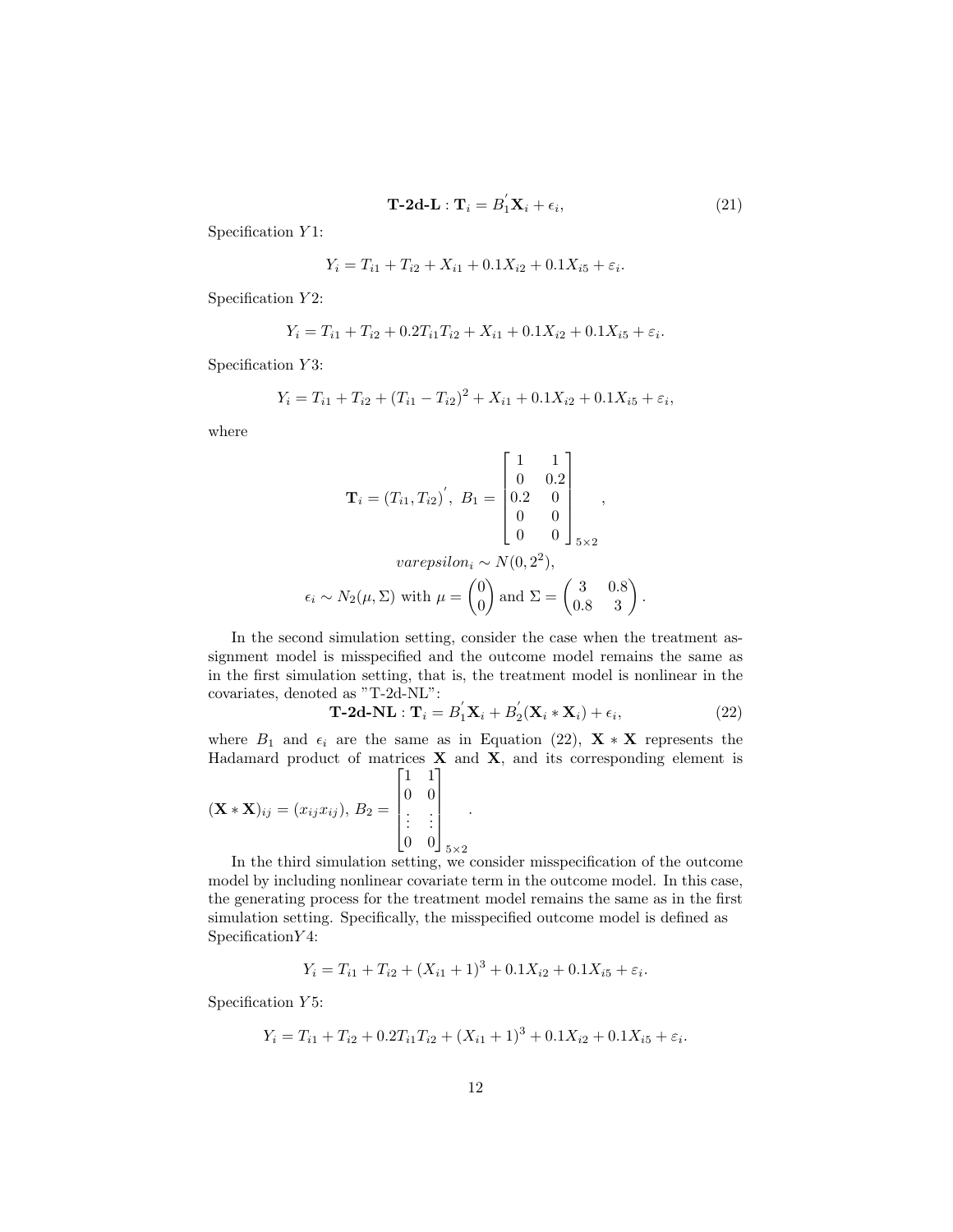Specification  $Y_6$ :

$$
Y_i = T_{i1} + T_{i2} + (T_{i1} - T_{i2})^2 + (X_{i1} + 1)^3 + 0.1X_{i2} + 0.1X_{i5} + \varepsilon_i,
$$

where  $\varepsilon_i \sim N(0, 2^2)$ .

The last simulation setting considers the misspecification of both the treatment assignment model and the outcome model, which are defined in the second simulation setting and the third simulation setting, respectively.

## 6.3 Simulation results

In this subsection, simulation results are compared between the proposed method (EBMT), the regression covariate adjustment method (RCAM), entropy balancing for univariate treatment method (EBUT) and the multivariate generalized propensity score method (mvGPS) [\(Williams and Crespi](#page-18-9) [\(2020\)](#page-18-9)), where RCAM refers to estimating the causal effect function by adjusting for all covariates in the outcome model, EBUT refers to handling each single treatment seperately, mvGPS refers to the method that estimates the causal effect function assuming that the treatments follow a multivariate normal distribution.

Specifically, the performance of covariate balancing are compared among EBMT, mvGPS and Unweighted methods, since RCAM does not balance covariates and EBUT does not fit multiple multivariate regression so that the balancing effect cannot be measured. When there is no interaction effect bewteen treatments, the estimation accuracy of all four methods is compared. But when there is interaction between treatments, only three methods (EBMT, RCAT, mvGPS) are compared since the method EBUT can not deal with this case. In addition, the 95% coverage probability and the average width of the confidence interval are considered. These are obtained using the bootstrap method with  $B = 500$  iterations based on Equation (17) for each effect estimation. For each numerical setting, 1000 independent simulation experiments are run.

Figure 1 shows the results for the covariate balancing of the linear twodimensional treatment assignment model (top) and nonlinear two-dimensional treatment assignment model (bottom) under different settings. The statistics  $-2log(\Lambda)$  produced by the EBMT method are almost zero, while those of the mvGPS and Unweighted methods are far away from zero. These indicate that the EBMT method balances the covariates well and is robust when the treatment assignment model is linear and nonlinear in the covariates.

Table 1 shows the results of the causal effect estimation for the linear outcome model without interaction between the two-dimensional treatments under different simulation settings. It can be seen that when both the treatment assignment model and outcome model are correctly specified, the mean bias of the EBMT method is the smallest among the four methods. The RMSE of the EBMT method is the second smallest while that of RCAT is the smallest. The RMSE of all methods decreases as the sample size increases. Among the four methods mvGPS performs the worst. When one of the two models is misspecified, the mean bias of EBMT is the smallest in both cases, and the RMSE of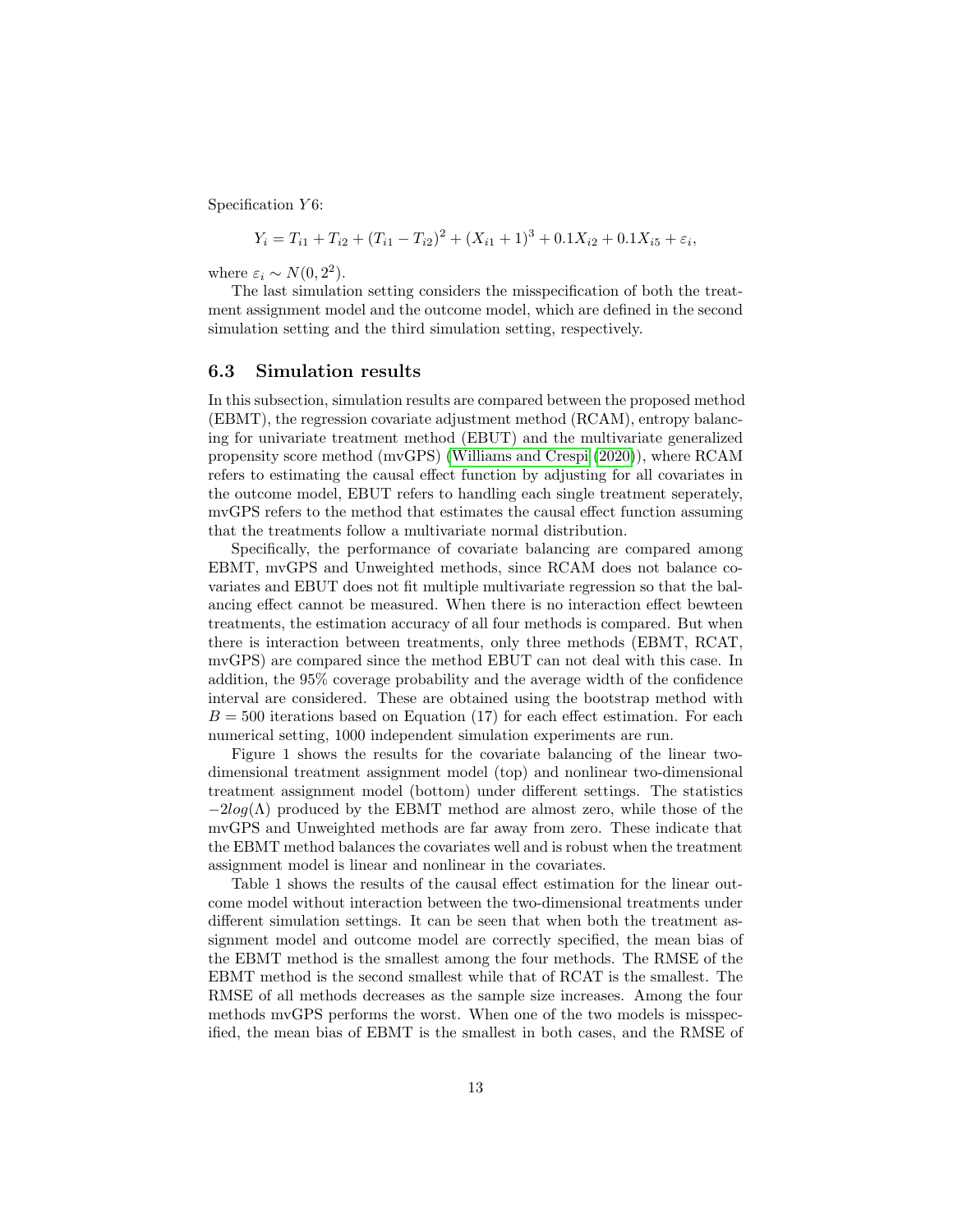EBMT is the smallest when the treatment model is misspecified. When both the two models are misspecified, all methods fail.

Table 2 shows the results of the causal effect estimation for the linear outcome model with interaction between the treatments. As can be seen, the results for the main effect are similar to those in Table 1, that is, EBMT performs the best in most cases. For the interaction effect, the mean biases are slightly larger in most cases. Similarly, all methods fail when both the two models are misspecified.



Figure 1: Performance comparison of covariate balancing for two-dimensional treatments.

Table 3 shows the results of the 95% coverage probability and average width of the bootstrap confidence interval of the causal effect estimation. It can be seen that the 95% coverage probability of the EBMT method is nearly identical to 0.95 and it's larger than the other methods under different scenarios except for the case that both the treatment assignment model and outcome model are misspecified. For all methods, the average width of the confidence interval shrinks as the sample size grows.

Table 4 shows the mean RMSE of the estimated causal effect function for the nonparametric outcome model under different scenarios. Since only the EBMT and mvGPS methods can be applied to such problem, the results of those two methods are compared. It can be seen that EBMT method enjoys a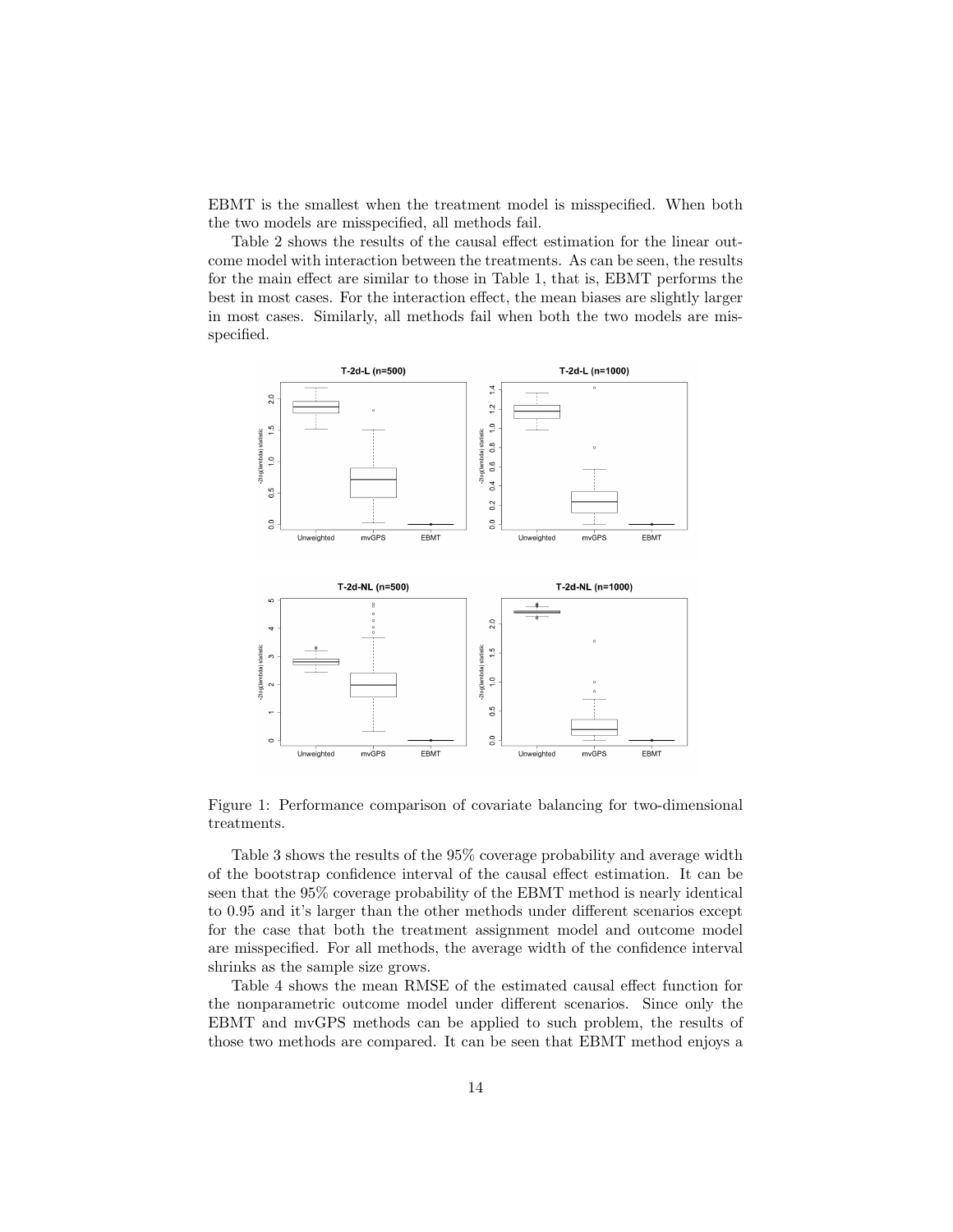better performance compared with mvGPS method when both the treatment assignment model and the outcome model are correctly specified or either one of the two models is correctly specified. Both methods fail when both the two models are misspecificed.

The simulation results can be summarized as follows. (i) In the case that both the treatment assignment model and outcome model are correctly specified, EBMT has the smallest mean bias of the main effect and slightly larger RMSE than RCAT. (ii) In the case that the treatment assignment model is correctly specified and the outcome model is misspecified, EBMT has the smallest mean bias and RMSE of all effects. (iii) In the case that both the treatment assignment model and outcome model are misspecified, all methods fail. (iv) In the case of nonparametric outcome model, EBMT has the smallest mean RMSE.

# 7 APPLICATION

We now apply the EBMT method to the motivating example described in Section 2. The goal is to analyze the impact of the duration and frequency of smoking on medical expenditures.

The pre-treatment covariates  $X$  includes age at the time of the survey, age when the individual started smoking, gender, race, marital status, education level, census region, poverty status and seat belt usage, which are the covariates used in Imai et al. (2004). The treatments we are interested in are the duration and frequency of smoking, and the outcome is log(Total Medical Expenditure). Similar to the setting of Imai et al. (2004), we assume a linear outcome model and conduct a complete-case analysis by discarding all missing data, yielding a sample of 7847 smokers.

Before estimating the causal effect, we first examine the covariate balancing of EBMT and mvGPS methods by conducting a multiple multivariate regression. The statistic  $-2log(\Lambda)$  defined in section 6.1 is 3.95 $e^{-8}$  for EBMT method, 2.27 for mvGPS method and 2.31 for Unweighted method, which shows that EBMT balances covariates very well while mvGPS does not balance well.

The causal effect function is estimated by the parametric method assuming a linear model of the outcome. Bootstrap method is used to obtain the standard error and confidence interval for the parameter estimates. Each of the 1000 bootstrap replicates estimates weight using EBMT, mvGPS and EBUT methods, since RACM does not estimate weight. Then the outcome model is estimated by the four methods EBMT, RACM,EBUT and mvGPS.

Table 5 shows the estimated causal effect of the duration and frequency of smoking on medical expenditure as well as its standard error and confidence interval. All methods indicate that the duration of smoking has no significant impact on medical expenditure since their confidence intervals all cover zero while most methods agree that the frequency of smoking increases medical expenditure significantly except mvGPS. Besides, the width of confidence interval of the estimated causal effect based on EBMT method is smallest. Compared with univariate analysis using a single variable *packyear*, the analysis of the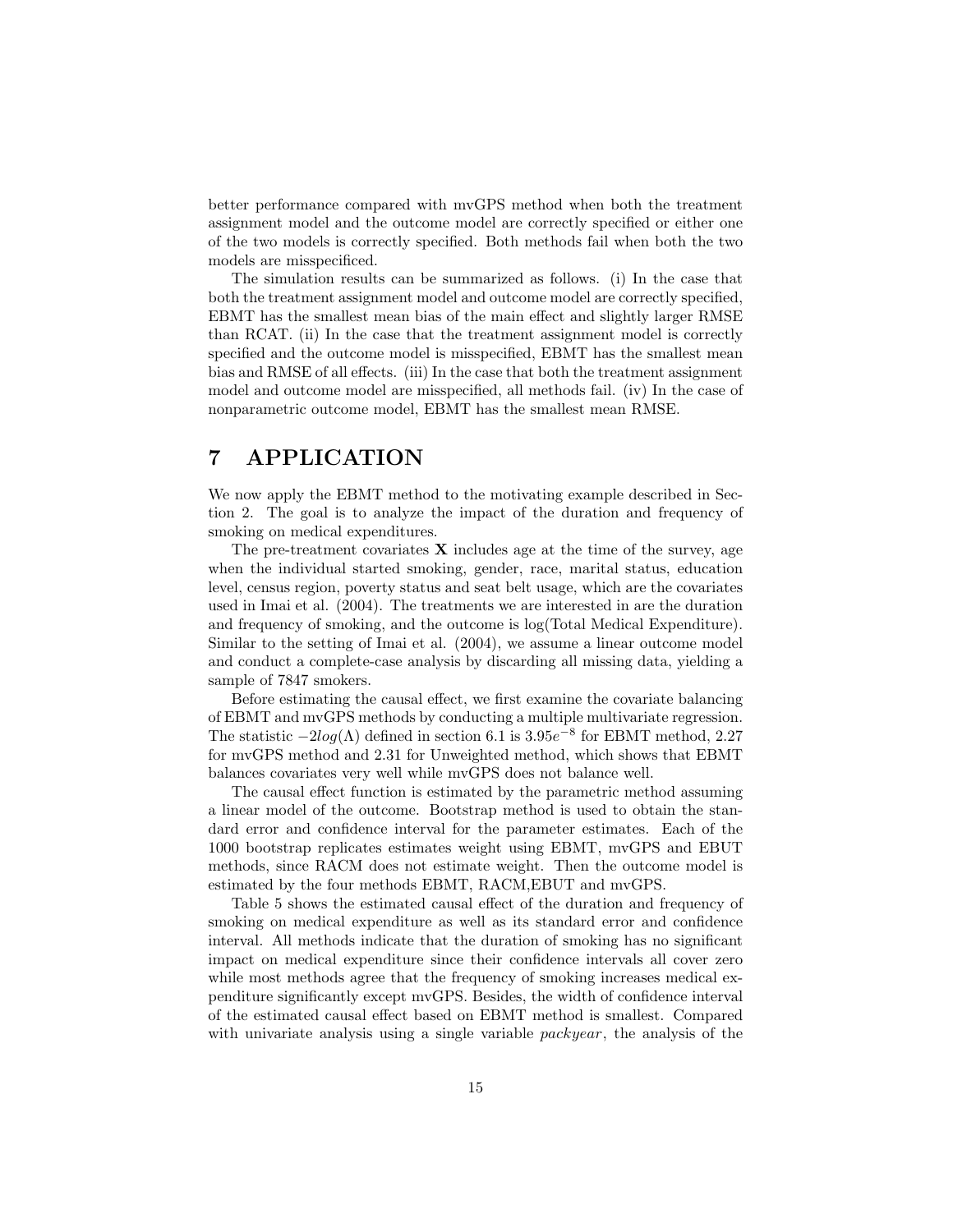bivariate treatments provides more information that the significant effect of packyear attributes mostly to the frequency of smoking rather than to its duration.

# 8 CONCLUSION AND DISCUSSION

In this study, we extend the one-dimensional entropy balancing method to multidimensional treatments. In addition, parametric and nonparametric methods are developed to estimate the causal effect and their theoretical properties are provided. The simulation results show that the proposed method balances covariates well and produces a smaller mean bias compared with other methods. In the real data analysis, the EBMT method is applied to investigate causal relationship between the duration and frequency of smoking on medical expenditure, which indicates that the frequency of smoking inceases medical costs significantly.

In this paper, we mainly consider the causal effect function  $\mathbb{E}(Y(t))$  as the estimand for continuous treatment as it is general. The average treatment effect or average partial effect can also be considered, but they can be easily estimated based on the estimates of causal effect function  $\mathbb{E}(Y(t + \triangle t) - Y(t)),$  $EY(t+\Delta t)-EY(t)$  $\frac{\Delta t - \mathbb{E}[Y(t)]}{\Delta t}$  [\(Viet](#page-18-10) [\(2008\)](#page-18-10)). Indeed, the causal effect function provides a complete description of the causal effect, rather than a summary measure.

Future works include: (1) Estimating causal effect in the case of highdimensional covariates or treatments; (2) Considering treatments involves other types of complex data, such as longitudinal data and functional data; (3) Extending this method to the multidimensional outcome variables.

# ACKNOWLEDGEMENT

The work was supported by National Natural Science Foundation of China (project number: 11771146, 11831008), the 111 Project (B14019) and Program of Shanghai Subject Chief Scientist (14XD1401600). The work was supported by National Natural Science Foundation of China (project number: 11771146, 11831008), the 111 Project (B14019) and Program of Shanghai Subject Chief Scientist (14XD1401600).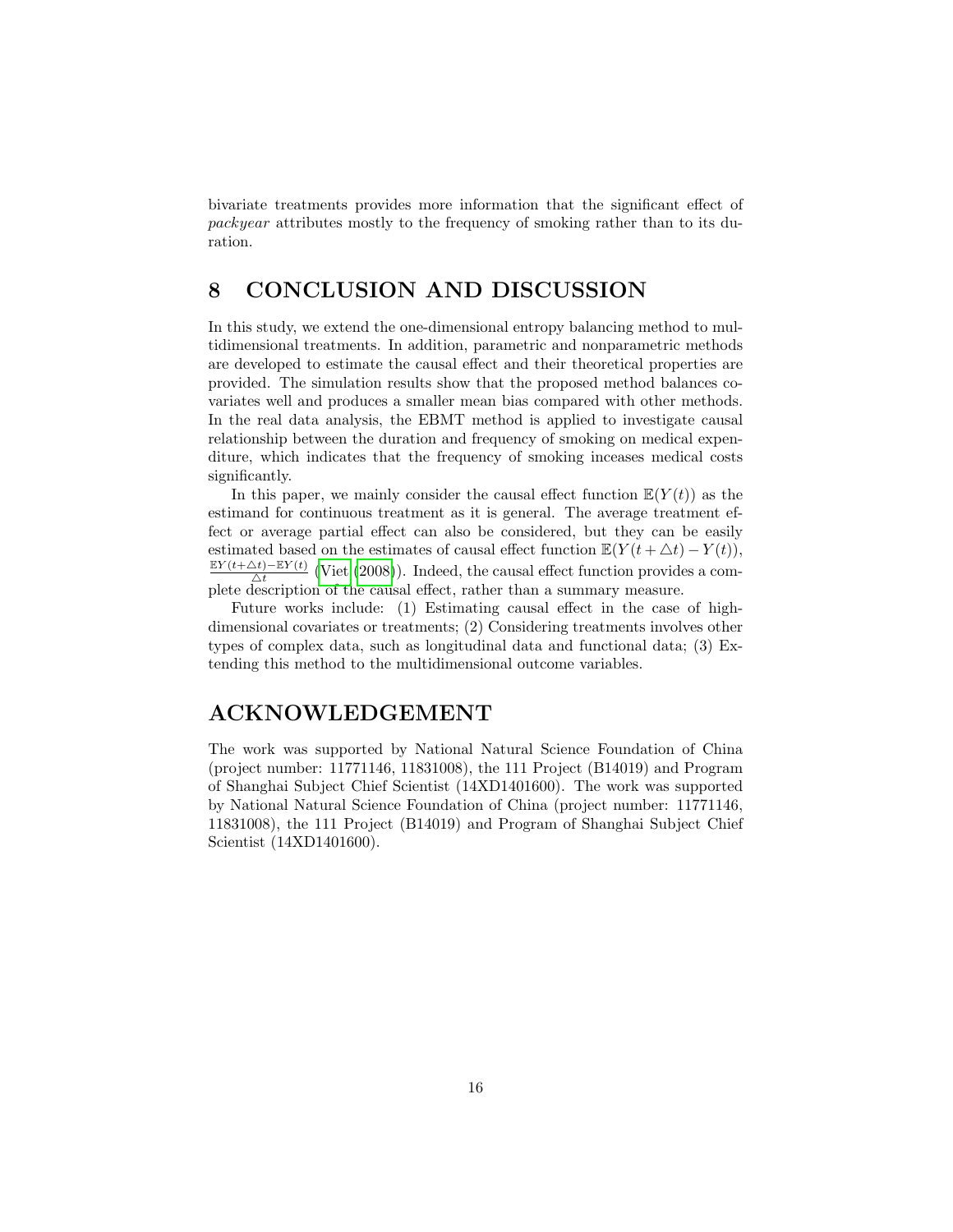# References

- <span id="page-16-10"></span>Ai, C., Linton, O., Motegi, K., and Zhang, Z. (2021). A unified framework for efficient estimation of general treatment models. Quantitative Economics, 12(3):779–816.
- <span id="page-16-9"></span>Andrews, D. (1994). Chapter 37 empirical process methods in econometrics. Handbook of Econometrics, 4(05):2247–2294.
- Bauer, P. and Bauer, M. M. (1994). Testing equivalence simultaneously for location and dispersion of two normally distributed populations. Biometrical journal, 36(6):643–660.
- <span id="page-16-1"></span>Chan, K. C. G., Yam, S. C. P., and Zhang, Z. (2016). Globally efficient nonparametric inference of average treatment effects by empirical balancing calibration weighting. Journal of the Royal Statistical Society. Series B, Statistical methodology, 78(3):673.
- <span id="page-16-5"></span>Dasgupta, T., Pillai, N. S., and Rubin, D. B. (2015). Causal inference from 2k factorial designs by using potential outcomes. Journal of the Royal Statistical Society: Series B (Statistical Methodology), 77(4):727–753.
- Dewey, D., Kaplan, B. J., Crawford, S. G., and Wilson, B. N. (2002). Developmental coordination disorder: associated problems in attention, learning, and psychosocial adjustment. Human movement science, 21(5-6):905–918.
- <span id="page-16-2"></span>Dong, Y., Lee, Y.-Y., and Gou, M. (2021). Regression discontinuity designs with a continuous treatment. Journal of the American Statistical Association, (just-accepted):1–31.
- <span id="page-16-8"></span>Elizabeth, Johnson, , , Francesca, Dominici, , , Michael, Griswold, , , and Scott (2003). Disease cases and their medical costs attributable to smoking: an analysis of the national medical expenditure survey. Journal of Econometrics.
- Farrington, P. and Andrews, N. (2003). Application to infectious. Monitoring the Health of Populations: Statistical Principles and Methods for Public Health Surveillance, page 203.
- <span id="page-16-0"></span>Fong, C., Hazlett, C., and Imai, K. (2018). Covariate balancing propensity score for a continuous treatment: Application to the efficacy of political advertisements. The Annals of Applied Statistics, 12(1):156–177.
- <span id="page-16-7"></span>Hainmueller, J. (2012). Entropy balancing for causal effects: A multivariate reweighting method to produce balanced samples in observational studies. Political analysis, 20(1):25–46.
- <span id="page-16-4"></span>Hainmueller, J., Hopkins, D. J., and Yamamoto, T. (2014). Causal inference in conjoint analysis: Understanding multidimensional choices via stated preference experiments. Social Science Electronic Publishing.
- <span id="page-16-6"></span>Hirano, K. and Imbens, G. W. (2004). The propensity score with continuous treatments. Applied Bayesian modeling and causal inference from incomplete-data perspectives, 226164:73–84.
- <span id="page-16-3"></span>Hsu, Y.-C., Lai, T.-C., and Lieli, R. P. (2020). Counterfactual treatment effects: Estimation and inference. Journal of Business & Economic Statistics, pages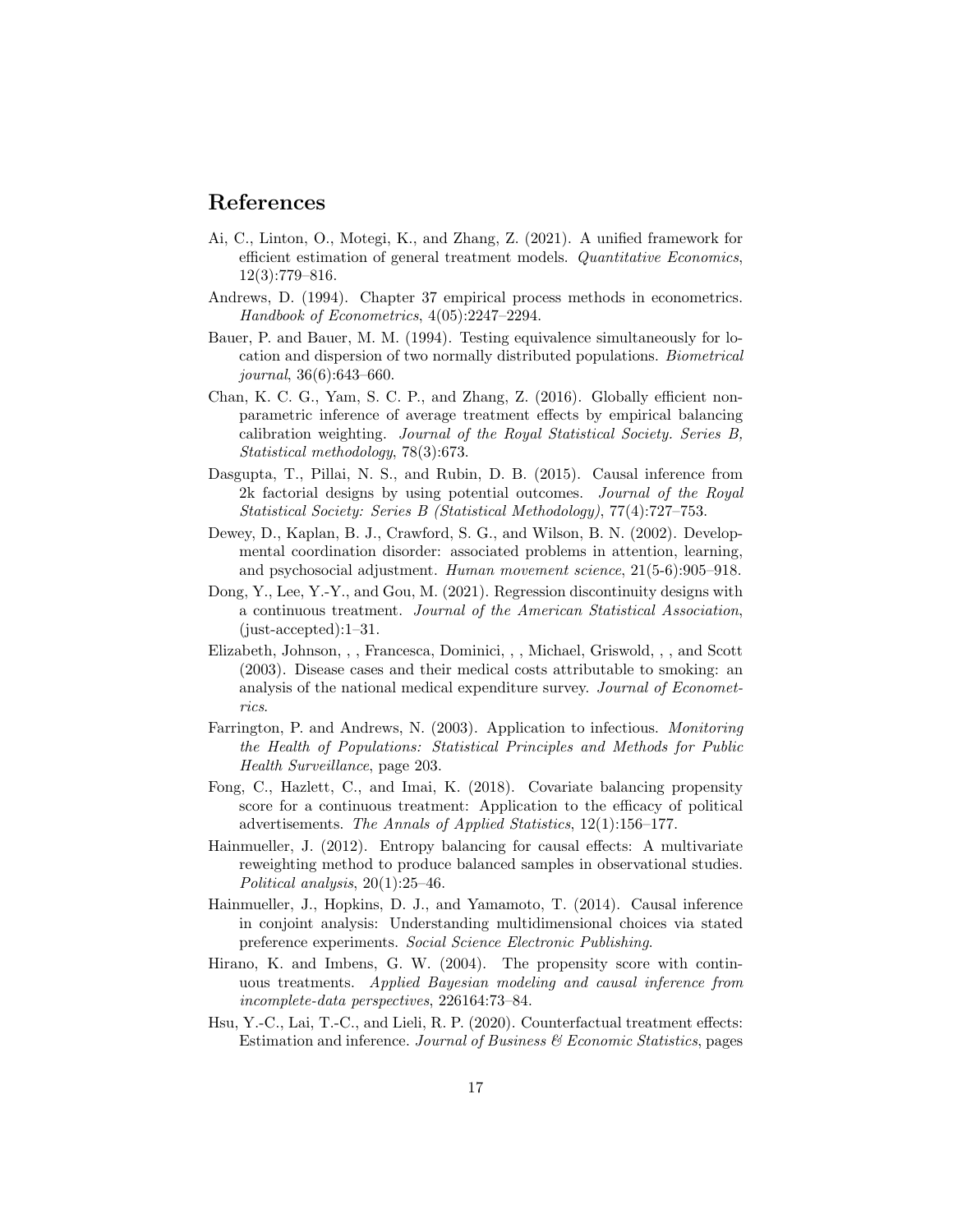1–16.

- Huber, M., Hsu, Y.-C., Lee, Y.-Y., and Lettry, L. (2020). Direct and indirect effects of continuous treatments based on generalized propensity score weighting. Journal of Applied Econometrics, 35(7):814–840.
- <span id="page-17-8"></span>Imai, K. and Dyk, D. V. (2004). Causal inference with general treatment regimes. Publications of the American Statistical Association, 99(467):854– 866.
- <span id="page-17-0"></span>Imai, K. and Ratkovic, M. (2014). Covariate balancing propensity score. Journal of the Royal Statistical Society: Series B (Statistical Methodology), 76(1):243–263.
- <span id="page-17-6"></span>Imai, K. and Van Dyk, D. A. (2004). Causal inference with general treatment regimes: Generalizing the propensity score. Journal of the American Statistical Association, 99(467):854–866.
- <span id="page-17-9"></span>Imbens, G. W. (2000). The role of the propensity score in estimating doseresponse functions. Biometrika, 87(3):706–710.
- Kanioglou, A., Tsorbatzoudis, H., and Barkoukis, V. (2005). Socialization and behavioral problems of elementary school pupils with developmental coordination disorder. Perceptual and Motor Skills, 101(1):163–173.
- <span id="page-17-7"></span>Larsen, M. D. (1999). An analysis of survey data on smoking using propensity scores. Sankhyā: The Indian Journal of Statistics, Series B, pages 91-105.
- Miller, H. L., Sherrod, G. M., Mauk, J. E., Fears, N. E., Hynan, L. S., and Tamplain, P. M. (2021). Shared features or co-occurrence? evaluating symptoms of developmental coordination disorder in children and adolescents with autism spectrum disorder. Journal of Autism and Developmental Disorders, pages 1–13.
- <span id="page-17-10"></span>Newey, W. K. and McFadden, D. (1994). Large sample estimation and hypothesis testing. Handbook of econometrics, 4:2111–2245.
- Rasmussen, P. and Gillberg, C. (2000). Natural outcome of adhd with developmental coordination disorder at age 22 years: a controlled, longitudinal, community-based study. Journal of the American Academy of Child  $\mathcal C$ Adolescent Psychiatry, 39(11):1424–1431.
- <span id="page-17-5"></span>Robbins, M. W., Griffin, B. A., Shih, R. A., and Slaughter, M. E. (2020). Robust estimation of the causal effect of time-varying neighborhood factors on health outcomes. Statistics in medicine, 39(5):544–561.
- <span id="page-17-4"></span>Robins, J. M., Hernan, M. A., and Brumback, B. (2000). Marginal structural models and causal inference in epidemiology.
- <span id="page-17-1"></span>Rosenbaum, P. R. and Rubin, D. B. (1983). The central role of the propensity score in observational studies for causal effects. Biometrika, 70(1):41–55.
- <span id="page-17-2"></span>Rosenbaum, P. R. and Rubin, D. B. (1984). Reducing bias in observational studies using subclassification on the propensity score. Journal of the American statistical Association, 79(387):516–524.
- <span id="page-17-3"></span>Rosenbaum, P. R. and Rubin, D. B. (1985). Constructing a control group using multivariate matched sampling methods that incorporate the propensity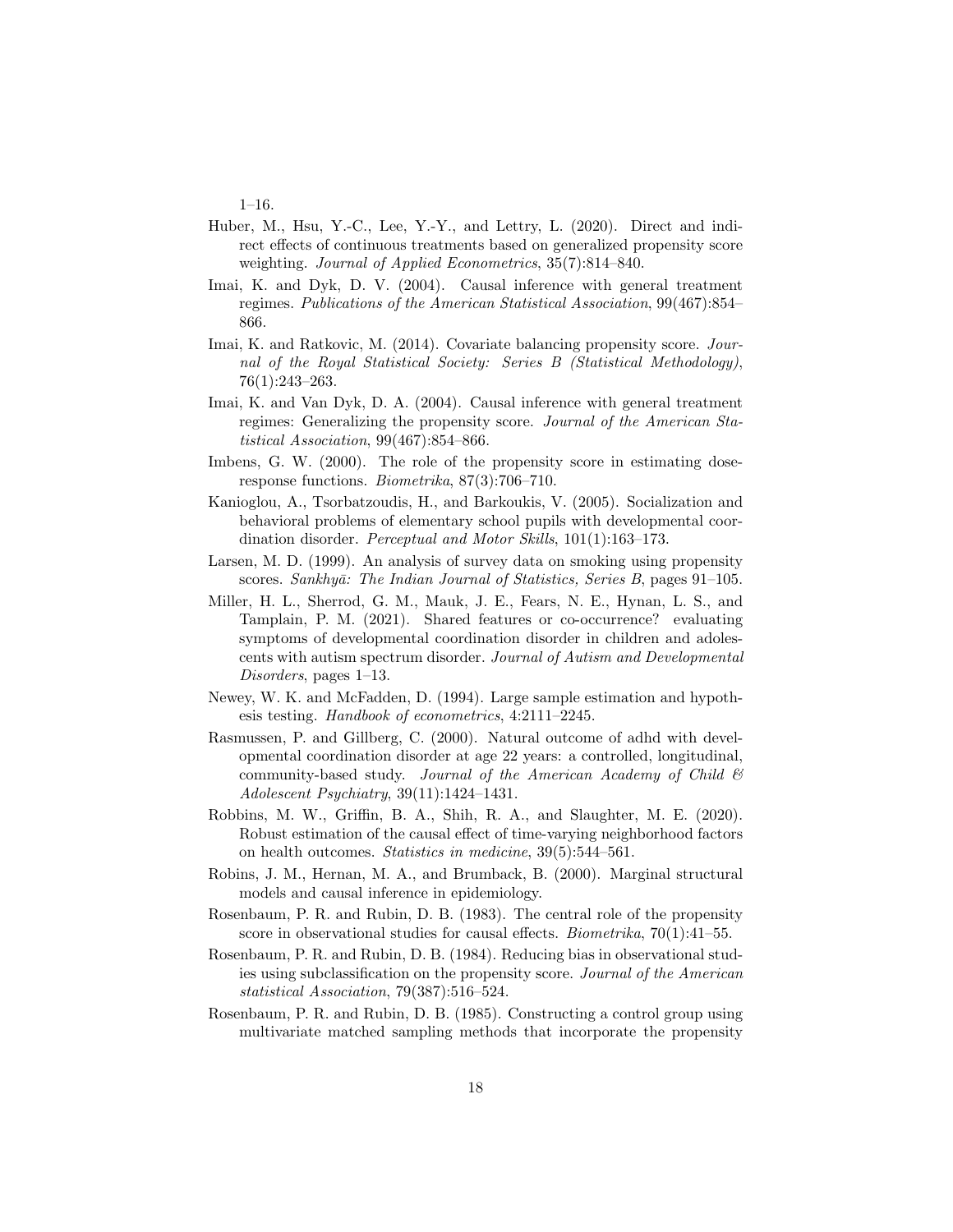score. The American Statistician, 39(1):33–38.

- <span id="page-18-6"></span>Rubin, D. B. (2000). Statistical issues in the estimation of the causal effects of smoking due to the conduct of the tobacco industry. In *Statistical science* in the courtroom, pages 321–351. Springer.
- <span id="page-18-8"></span>Schumaker, L. (2007). Spline functions: basic theory. Cambridge University Press.
- Spitzer, R. L., Md, K. K., and Williams, J. B. (1980). Diagnostic and statistical manual of mental disorders. In American psychiatric association. Citeseer.
- <span id="page-18-11"></span>Van der Vaart, A. W. (2000). Asymptotic statistics, volume 3. Cambridge university press.
- <span id="page-18-4"></span>Vegetabile, B. G., Gillen, D. L., and Stern, H. S. (2020). Optimally balanced gaussian process propensity scores for estimating treatment effects. Journal of the Royal Statistical Society: Series A (Statistics in Society), 183(1):355– 377.
- <span id="page-18-10"></span>Viet, C. N. (2008). A note on estimation of the average treatment effect and average partial effect in nonlinear models. Economics Bulletin, 15.
- <span id="page-18-9"></span>Williams, J. R. and Crespi, C. M. (2020). Causal inference for multiple continuous exposures via the multivariate generalized propensity score.
- <span id="page-18-2"></span>Xiong, C., Yu, M., and Shao, J. (2017). Treatment recommendation and parameter estimation under single-index contrast function. Statistical Theory and Related Fields, 1(2):171–181.
- <span id="page-18-3"></span>Yiu, S. and Su, L. (2018). Covariate association eliminating weights: a unified weighting framework for causal effect estimation. Biometrika, 105(3):709– 722.
- <span id="page-18-7"></span>Zeger, S. L., Wyant, T., Miller, L. S., and Samet, J. (2000). Statistical Testimony on Damages in Minnesota v. Tobacco Industry. Statistical Science in the Courtroom.
- <span id="page-18-5"></span>Zhao, Q. and Percival, D. (2017). Entropy balancing is doubly robust. Journal of Causal Inference, 5(1).
- <span id="page-18-0"></span>Zhu, Y., Coffman, D. L., and Ghosh, D. (2015). A boosting algorithm for estimating generalized propensity scores with continuous treatments. Journal of causal inference, 3(1):25–40.
- <span id="page-18-1"></span>Zubizarreta, J. R. (2015). Stable weights that balance covariates for estimation with incomplete outcome data. Journal of the American Statistical Association, 110(511):910–922.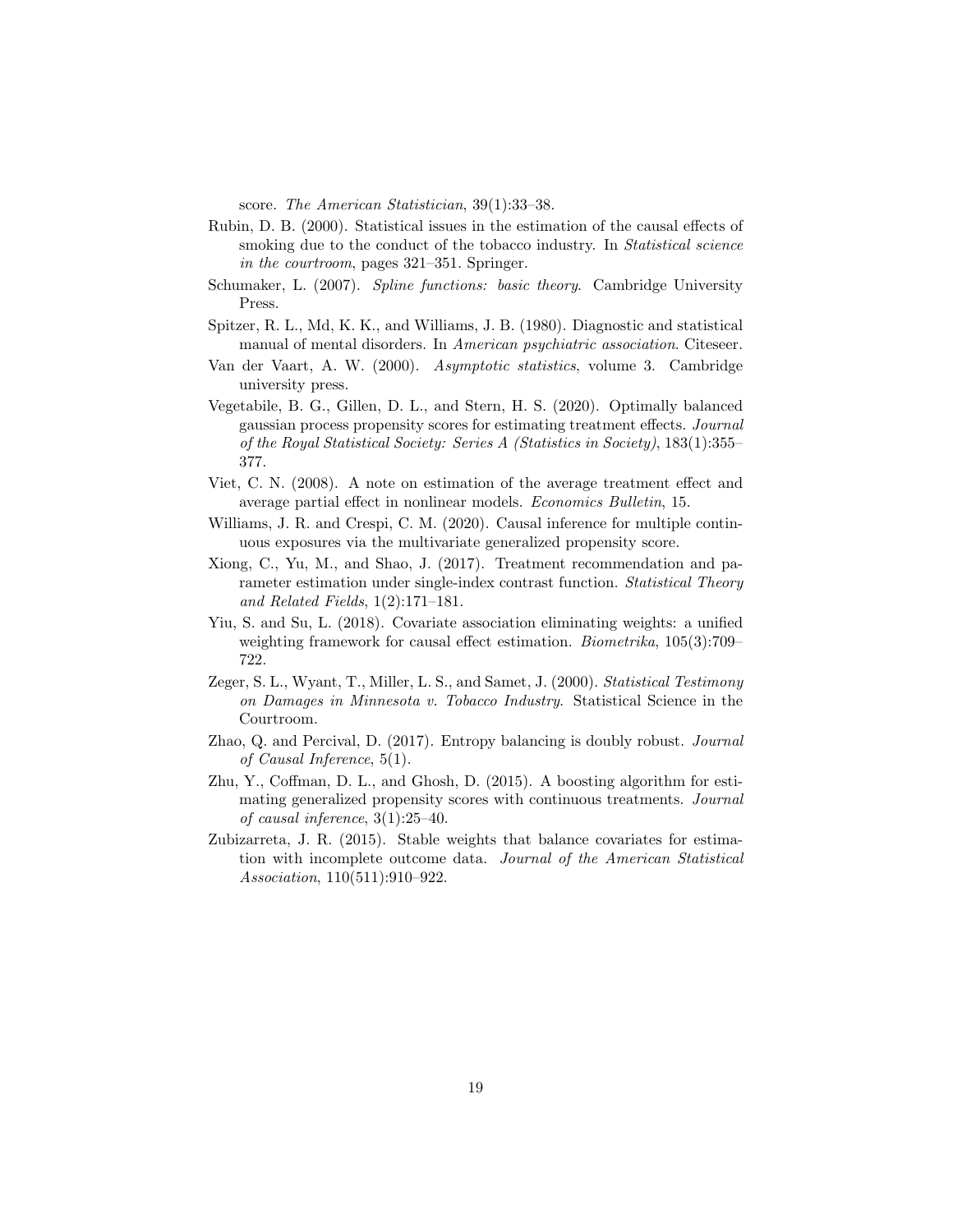# APPENDIX

## A.1. Proof of Proposition 1

Using the law of total expectation and Assumption 1, we can deduce that

$$
\mathbb{E}[w(Y - s(\mathbf{T};\theta))^2] = E[\frac{f(\mathbf{T})}{f(\mathbf{T} \mid \mathbf{X})}(Y - s(\mathbf{T};\theta))^2]
$$
\n
$$
= \mathbb{E}(\mathbb{E}[\frac{f(\mathbf{T})}{f(\mathbf{T} \mid \mathbf{X})}(Y - s(\mathbf{T};\theta))^2] | \mathbf{T} = \mathbf{t}, \mathbf{X} = \mathbf{x})
$$
\n
$$
= \mathbb{E}(\frac{f(\mathbf{t})}{f(\mathbf{t} \mid \mathbf{x})}\mathbb{E}([Y - s(\mathbf{T};\theta))^2] | \mathbf{T} = \mathbf{t}, \mathbf{X} = \mathbf{x}))
$$
\n
$$
= \int_{\mathcal{T} \times \mathcal{X}} \frac{f(\mathbf{t})}{f(\mathbf{t} \mid \mathbf{x})}\mathbb{E}[(Y(\mathbf{T}) - s(\mathbf{T};\theta))^2 | \mathbf{T} = \mathbf{t}, \mathbf{X} = \mathbf{x}]f(\mathbf{t} \mid \mathbf{x})d\mathbf{t}d\mathbf{x}
$$
\n
$$
= \int_{\mathcal{T} \times \mathcal{X}} \mathbb{E}[(Y(\mathbf{T}) - s(\mathbf{T};\theta))^2 | \mathbf{T} = \mathbf{t}, \mathbf{X} = \mathbf{x}]f(\mathbf{t})f(\mathbf{x})d\mathbf{t}d\mathbf{x}
$$
\n
$$
= \int_{\mathcal{T} \times \mathcal{X}} \mathbb{E}[(Y(\mathbf{t}) - s(\mathbf{t};\theta))^2 | \mathbf{X} = \mathbf{x}]f(\mathbf{t})f(\mathbf{x})d\mathbf{t}d\mathbf{x}
$$
\n
$$
= \int_{\mathcal{T} \times \mathcal{X}} \mathbb{E}[(Y(\mathbf{T}) - s(\mathbf{T};\theta))^2 f(\mathbf{t})d\mathbf{t} \quad \text{(using Assumption 1)}.
$$

Hence, we complete the proof of Proposition 1.

# A.2. Derivation of optimization procedure

Considering the optimization problem defined in Section 3.2:

$$
\min_w \sum_{i=1}^n w_i log(\frac{w_i}{v_i})
$$

s.t.

$$
\sum_{i=1}^{n} w_i g(\mathbf{T}_i, \mathbf{X}_i) = \mathbf{0}, \ \sum_{i=1}^{n} w_i = 1, \ w_i > 0 \ \forall i.
$$
 (23)

Using the standard Lagrange multiplier method to solve this optimization problem, we construct the Lagrangian as

$$
\mathcal{L}(w_i, \alpha, \beta) = \sum_{i=1}^n w_i \log(\frac{w_i}{v_i}) + (\alpha - 1)(\sum_{i=1}^n w_i - 1) + \gamma' \sum_{i=1}^n w_i g(\mathbf{T}_i, \mathbf{X}_i), \quad (24)
$$

where  $\alpha$  and  $\beta$  are Langrage multipliers. Taking derivatives with respect to  $w_i$ , the first order condition is

$$
\frac{\partial}{\partial w_i} \mathcal{L}(w_i, \alpha, \beta) = (log(\frac{w_i}{v_i}) + 1) + \alpha - 1 + \gamma' g(\mathbf{T}_i, \mathbf{X}_i)
$$

$$
= log(\frac{w_i}{v_i}) + \alpha + \gamma' g(\mathbf{T}_i, \mathbf{X}_i)
$$

$$
= 0.
$$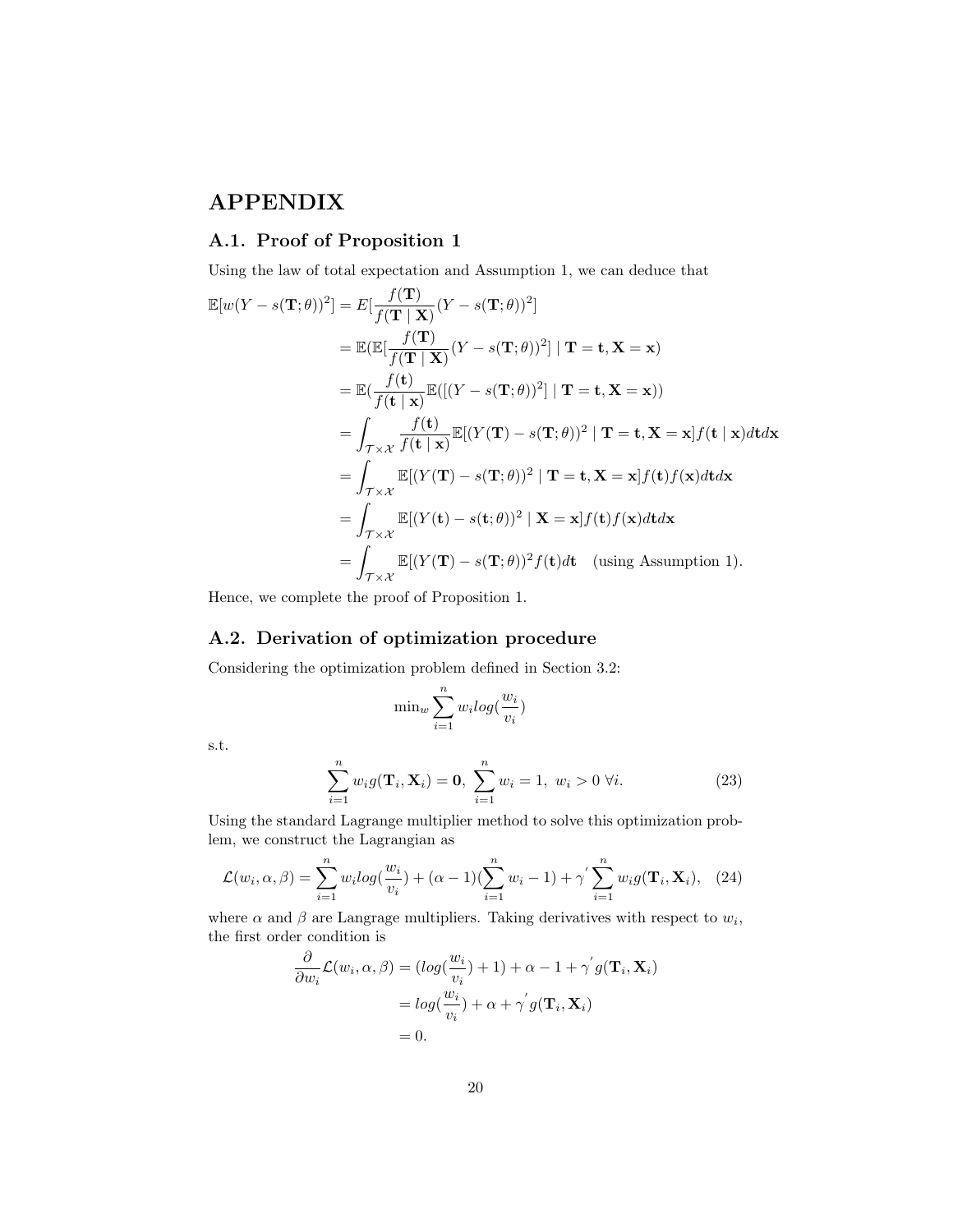Then we have

$$
w_i \propto v_i exp(-[\gamma^{'}g(\mathbf{T}_i, \mathbf{X}_i) + \alpha]).
$$

Enforcing the constraint that the sum of weights must be one, it follows that

$$
w_i = \frac{v_i exp(-[\gamma' g(\mathbf{T}_i, \mathbf{X}_i) + \alpha])}{\sum_{i=1}^n v_i exp(-[\gamma' g(\mathbf{T}_i, \mathbf{X}_i) + \alpha])}
$$
  
= 
$$
\frac{v_i exp(-[\gamma' g(\mathbf{T}_i, \mathbf{X}_i)])}{\sum_{i=1}^n v_i exp(-[\gamma' g(\mathbf{T}_i, \mathbf{X}_i)])}.
$$
 (25)

Next, for notational simplicity, we redefine the weights as a parameter  $\lambda_i$  divided by a normalizing constant  $\lambda = \sum_{i=1}^{n} \lambda_i$ , that is,

$$
w_i = \frac{v_i exp(-[\gamma' g(\mathbf{T}_i, \mathbf{X}_i)])}{\sum_{i=1}^n v_i exp(-[\gamma' g(\mathbf{T}_i, \mathbf{X}_i)])} \equiv \frac{\lambda_i}{\lambda}.
$$

Taking the log transformation, we obtain that

$$
log(\lambda_i) = log(v_i) - \gamma^{'} g(\mathbf{T}_i, \mathbf{X}_i),
$$

implying

$$
\gamma' g(\mathbf{T}_i, \mathbf{X}_i) = log(v_i) - log(\lambda_i).
$$

Using these relations, we now insert the weights into the right-hand side of equation (24) and obtain

$$
\sum_{i=1}^{n} w_i log(\frac{w_i}{v_i}) + \gamma' \sum_{i=1}^{n} w_i g(\mathbf{T}_i, \mathbf{X}_i) + (\alpha - 1)(\sum_{i=1}^{n} w_i - 1)
$$
\n
$$
= \frac{1}{\lambda} (\sum_{i=1}^{n} \lambda_i [log(\lambda_i) - log(v_i) + log(\lambda)] + \sum_{i=1}^{n} \lambda_i [log(v_i) - log(\lambda_i)])
$$
\n
$$
= \frac{log(\lambda)}{\lambda} (\sum_{i=1}^{n} \lambda_i)
$$
\n
$$
= log(\lambda) = log(\sum_{i=1}^{n} v_i exp(-\gamma' g(\mathbf{T}_i, \mathbf{X}_i))).
$$
\n(26)

This final line of Equation (26) is no longer a function of the weights. It can therefore be solved by convex algorithms. Finally, because we set  $v_i$  to  $\frac{1}{n}$  throughout, we can obtain the objective function presented in Section 3.2.

## A.3.2 Large Sample Properties

## A.3.1 Proof of Theorem 1

We first show that the conclusion of Theorem(i).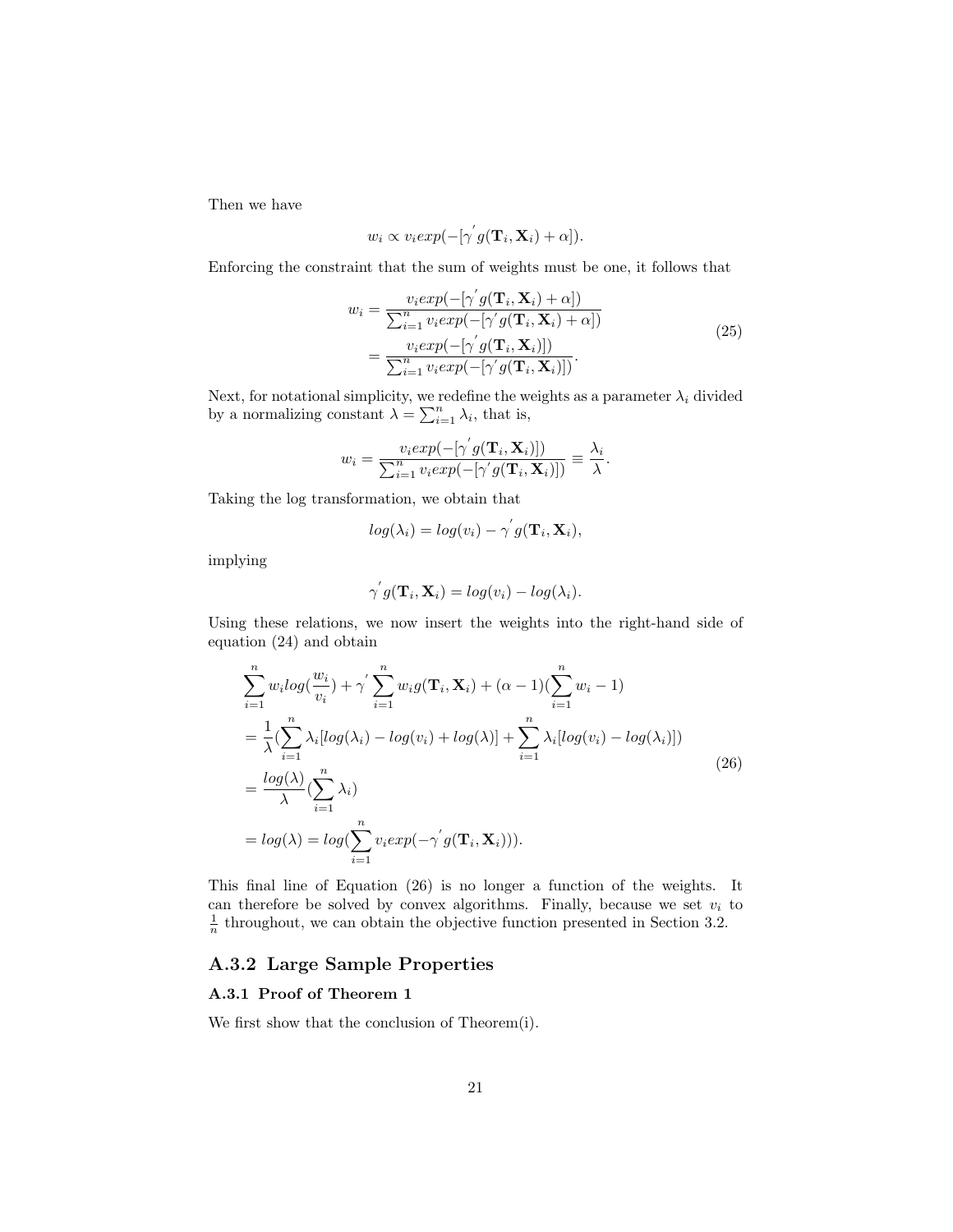Since  $\hat{\theta}$  (as a estimator of  $\theta^*$ ) is a unique minimizer of  $\frac{1}{n} \sum_{i=1}^n \hat{w}_i (Y_i$  $s(\mathbf{T}_i;\theta))^2$  (regarding  $\mathbb{E}[w(Y-s(\mathbf{T};\theta))^2]$ , according to the theory of M-estimation [\(Van der Vaart](#page-18-11) [\(2000\)](#page-18-11), Theorem 5.7), if

$$
\sup_{\theta \in \Theta} \left| \frac{1}{n} \sum_{i=1}^n \hat{w}_i (Y_i - s(\mathbf{T}_i; \theta))^2 - \mathbb{E}[w(Y - s(\mathbf{T}; \theta))^2] \right) \right| \to_p 0,
$$

then  $\hat{\theta} \rightarrow_p \theta^*$ . Note that

$$
\sup_{\theta \in \Theta} \left| \frac{1}{n} \sum_{i=1}^{n} \hat{w}_i (Y_i - s(\mathbf{T}_i; \theta))^2 - \mathbb{E}[w(Y - s(\mathbf{T}; \theta))^2] \right) \right|
$$
  

$$
\leq \sup_{\theta \in \Theta} \left| \frac{1}{n} \sum_{i=1}^{n} (\hat{w}_i - w_i) (Y_i - s(\mathbf{T}_i; \theta))^2 \right|
$$
  
+
$$
\sup_{\theta \in \Theta} \left| \frac{1}{n} \sum_{i=1}^{n} w_i (Y_i - s(\mathbf{T}_i; \theta))^2 - \mathbb{E}[w(Y - s(\mathbf{T}; \theta))^2] \right|.
$$
 (27)

We first show that  $\sup_{\theta \in \Theta} \left| \frac{1}{n} \sum_{i=1}^n (\hat{w}_i - w_i)(Y_i - s(\mathbf{T}_i; \theta))^2 \right|$  is  $o_p(1)$ . Using the Causchy-Schwarz inequality and the fact that  $\hat{w} \rightarrow^{L^2} w$  (Ai, et al.(2020), Theorem 3), we have

$$
\sup_{\theta \in \Theta} |\frac{1}{n} \sum_{i=1}^{n} (\hat{w}_i - w_i)(Y_i - s(\mathbf{T}_i; \theta))^2| \leq {\frac{1}{n} \sum_{i=1}^{n} (\hat{w}_i - w_i)^2}^{1/2} \sup_{\theta \in \Theta} {\frac{1}{n} \sum_{i=1}^{n} (Y_i - s(\mathbf{T}_i; \theta))^2}^{1/2}
$$
  

$$
\leq o_p(1) {\sup_{\theta \in \Theta} \mathbb{E}[w(Y - s(\mathbf{T}; \theta))^2] + o_p(1)}^{1/2}
$$
  

$$
= o_p(1).
$$

Thereafter, under Assumption 6, we can conclude that  $\sup_{\theta \in \Theta} | \frac{1}{n} \sum_{i=1}^{n} w_i (Y_i$  $s(\mathbf{T}_i;\theta))^2 - \mathbb{E}[w(Y-s(\mathbf{T};\theta))^2]$  is also  $o_p(1)$  [\(Newey and McFadden](#page-17-10) [\(1994\)](#page-17-10), Lemma 2.4). Hence, we complete the proof for Theorem 1(i). Next, we give the proof of Theorem 1(ii). Define

$$
\hat{\theta}^* = \operatorname{argmin}_{\theta} \sum_{i=1}^n w_i (Y_i - s(\mathbf{T}_i; \theta))^2.
$$

Assume that  $\frac{1}{n} \sum_{i=1}^n w_i (Y_i - s(\mathbf{T}_i; \hat{\theta}^*)) h(\mathbf{T}_i; \hat{\theta}^*)) = o_p(n^{-1/2})$  holds with probablility to one as  $n \to \infty$ 

By Assumption 5 and the uniform law of large number, one can get that

$$
\frac{1}{n}\sum_{i=1}^{n} w_i (Y_i - s(\mathbf{T}_i; \theta))^2 \to \mathbb{E}\{w(Y - s(\mathbf{T}; \theta))^2\}
$$
 in probability uniformly over  $\theta$ ,

which implies  $\|\hat{\theta}^* - \theta^*\| \rightarrow_p 0$ . Let

$$
r(\theta) = 2\mathbb{E}\{w(Y - s(\mathbf{T}; \theta))h(\mathbf{T}; \theta)\},\
$$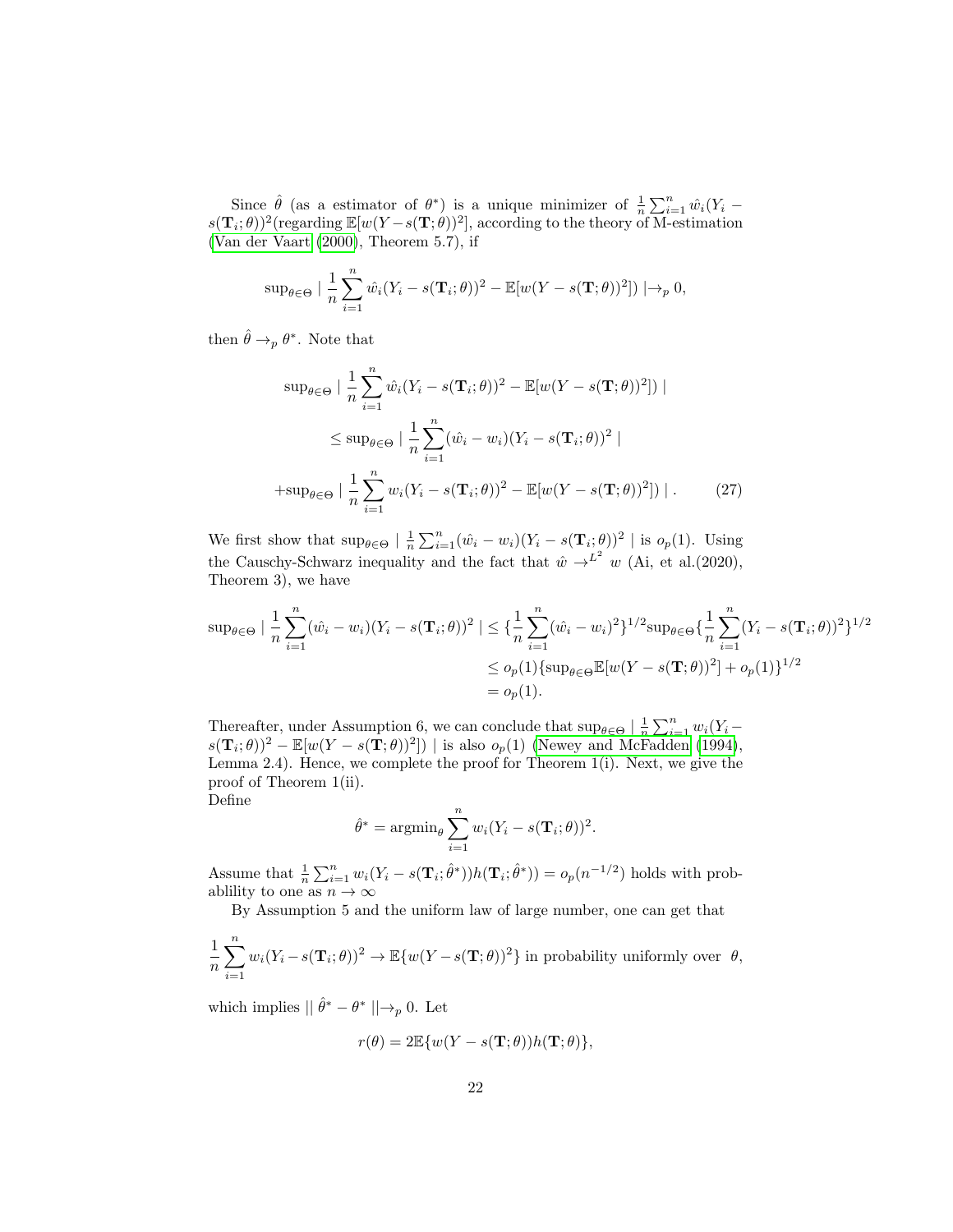which ia a differentiable function in  $\theta$  and  $r(\theta^*) = 0$ . By mean value theorem, we have √

$$
\sqrt{n}r(\hat{\theta}^*) - \nabla_{\theta}r(\zeta) \cdot \sqrt(n)(\hat{\theta}^* - \theta^*) = \sqrt{n}r(\theta^*) = 0
$$

where  $\zeta$  lies on the line joining  $\hat{\theta}^*$  and  $\theta^*$ . Since  $\nabla_{\theta} r(\theta)$  is continuous at  $\theta^*$  and  $|| \hat{\theta}^* - \theta^* || \rightarrow_p 0$ , then

$$
\sqrt{n}(\hat{\theta}^* - \theta^*) = \nabla_{\theta} r(\theta^*)^{-1} \cdot \sqrt{n}r(\hat{\theta}^*) + o_p(1)
$$

Define the empirical process

$$
G_n(\theta) = \frac{2}{\sqrt{n}} \sum_{i=1}^n \{w_i(Y_i - s(\mathbf{T}_i; \theta))h(\mathbf{T}_i; \theta) - \mathbb{E}\{w(Y - s(\mathbf{T}; \theta))h(\mathbf{T}; \theta)\}\}.
$$

Then we have

$$
\sqrt{n}(\hat{\theta}^* - \theta^*)
$$
  
=  $\nabla_{\theta} r(\theta^*)^{-1} \cdot \{ \sqrt{n} r(\hat{\theta}^*) - \frac{2}{\sqrt{n}} \sum_{i=1}^n \{ w_i (Y_i - s(\mathbf{T}_i; \hat{\theta}^*)) h(\mathbf{T}_i; \hat{\theta}^*) + \frac{2}{\sqrt{n}} \sum_{i=1}^n \{ w_i (Y_i - s(\mathbf{T}_i; \hat{\theta}^*)) h(\mathbf{T}_i; \hat{\theta}^*) \} \}$   
=  $-\nabla_{\theta} r(\theta^*)^{-1} \cdot G_n(\hat{\theta}^*) + o_p(1)$   
=  $U^{-1} \cdot \{ G_n(\hat{\theta}^*) - G_n(\theta^*) + G_n(\theta^*) \} + o_p(1).$ 

By Assumption 5, 6, Theorem 4 and 5 of Andrews(1994), we have  $G_n(\hat{\theta}^*)$  –  $G_n(\theta^*) \to_p o$ . Thus,

$$
\sqrt{n}(\hat{\theta}^* - \theta^*) = U^{-1} \frac{2}{\sqrt{n}} \sum_{i=1}^n \{w_i(Y_i - s(\mathbf{T}_i; \theta^*))h(\mathbf{T}_i; \theta^*)\} + o_p(1),
$$

then we can get that the asymptotic variance of  $\sqrt{n}(\hat{\theta}^* - \theta^*)$  is V. Therefore,  $\sqrt{n}(\hat{\theta}^* - \theta^*) \rightarrow_d N(0, V)$ . Next, we will prove  $\hat{\theta} \rightarrow_p \hat{\theta}^*$ . Since

$$
\sup_{\theta \in \Theta} |\frac{1}{n} \sum_{i=1}^{n} \hat{w}_i (Y_i - s(\mathbf{T}_i; \theta))^2 - \frac{1}{n} \sum_{i=1}^{n} w_i (Y_i - s(\mathbf{T}_i; \theta))^2)|
$$
  
\n
$$
\leq \sup_{\theta \in \Theta} |\frac{1}{n} \sum_{i=1}^{n} (\hat{w}_i - w_i)(Y_i - s(\mathbf{T}_i; \theta))^2|
$$
  
\n
$$
\leq {\frac{1}{n} \sum_{i=1}^{n} (\hat{w}_i - w_i)^2}^{1/2} \sup_{\theta \in \Theta} {\frac{1}{n} \sum_{i=1}^{n} (Y_i - s(\mathbf{T}_i; \theta))^2}^{1/2}
$$
  
\n
$$
\leq o_p(1) {\sup_{\theta \in \Theta} \mathbb{E}[w(Y - s(\mathbf{T}; \theta))^2] + o_p(1)}^{1/2}
$$
  
\n
$$
= o_p(1),
$$

which implies  $\hat{\theta}^* \to_p \hat{\theta}$ . Then by Slutskey's Theorem, we can draw the conclusion that  $\sqrt{n}(\hat{\theta} - \theta^*) \rightarrow_d N(0, V)$ . Therefore, we have completed the proof of Theorem 1.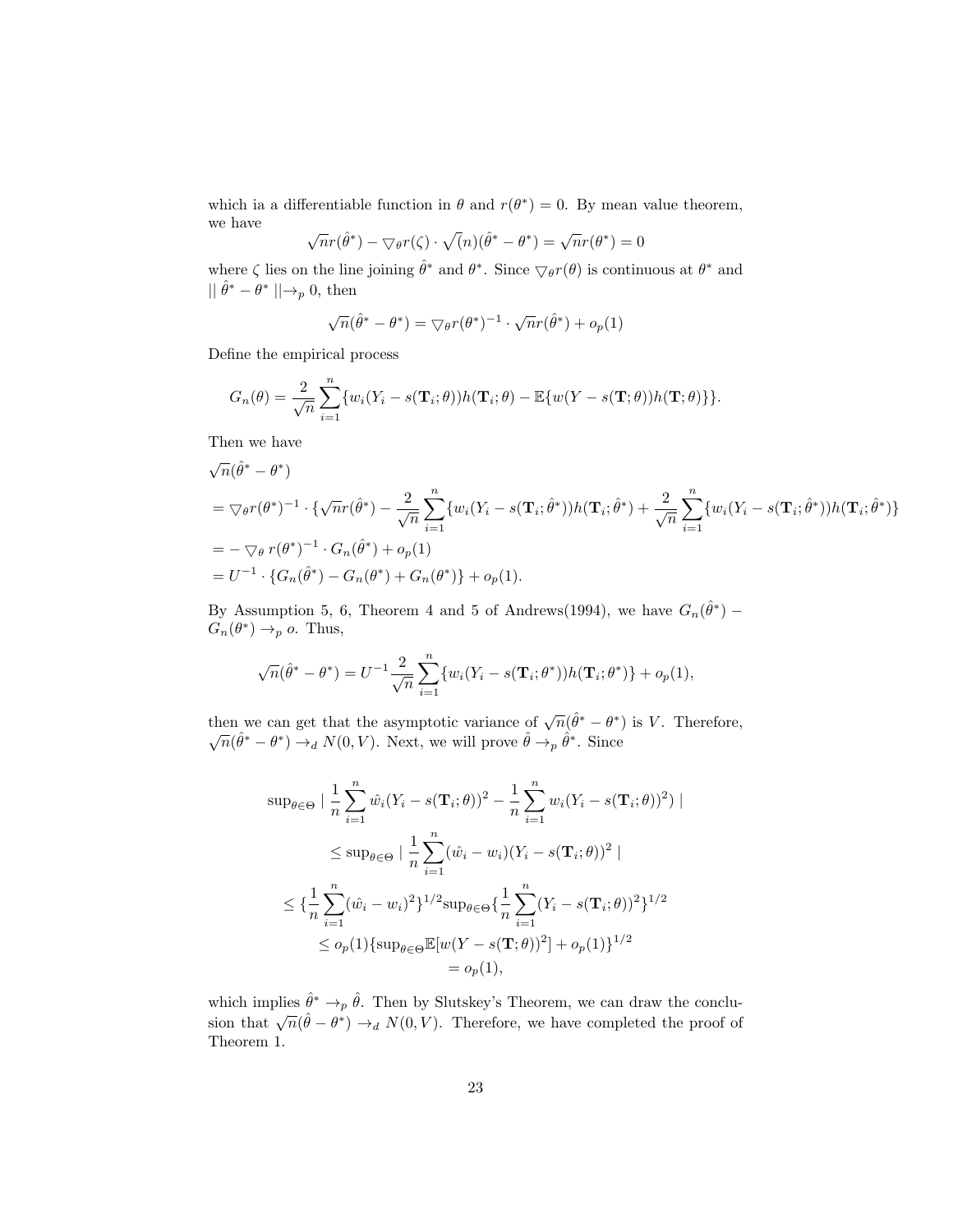## A.2 Proof of Theorem 2

To obtain the convergence rate of the estimate  $\hat{s}(t) = B(t)^{'}\hat{\beta}$ , we first obtain the convergence rate of  $\hat{\beta}$ .

Note that

$$
\hat{\beta} - \beta^* = (Z'_n Z_n)^{-1} Z'_n \hat{W}Y - \beta^*
$$
  
=  $(Z'_n Z_n)^{-1} Z'_n (\hat{W} - W)Y + (Z'_n Z_n)^{-1} Z'_n (WY - E(WY | \mathbf{T}))$   
+  $(Z'_n Z_n)^{-1} Z'_n (E(WY | \mathbf{T}) - Z_n \beta^*)$   
\equiv  $B_1 + B_2 + B_3$ . (28)

First, we compute the convergence order of  $B_1$ . Let  $H = (\hat{W} - W)Y$  and  $\hat{\Lambda} = \frac{1}{n} Z_n' Z_n$ ; then,

$$
||B_1||^2 = || (n\hat{\Lambda})^{-1} Z'_n H ||^2
$$
  
\n
$$
= n^{-2} tr(H' Z_n(\hat{\Lambda})^{-2} Z'_n H)
$$
  
\n
$$
= n^{-2} tr((\hat{\Lambda})^{-1} Z'_n H H' Z_n(\hat{\Lambda})^{-1})
$$
  
\n
$$
= n^{-2} tr((\hat{\Lambda})^{-1/2} Z'_n H H' Z_n(\hat{\Lambda})^{-1/2} (\hat{\Lambda})^{-1})
$$
  
\n
$$
\leq \lambda_{max}((\hat{\Lambda})^{-1}) n^{-2} tr((\hat{\Lambda})^{-1/2} Z'_n H H' Z_n(\hat{\Lambda})^{-1/2})
$$
  
\n
$$
= \lambda_{max}((\hat{\Lambda})^{-1}) n^{-2} tr(H H' Z_n(\hat{\Lambda})^{-1} Z'_n)
$$
  
\n
$$
= \lambda_{max}((\hat{\Lambda})^{-1}) n^{-1} tr(H H' Z_n(Z'_n Z_n)^{-1} Z'_n)
$$
  
\n
$$
\leq \lambda_{max}((\hat{\Lambda})^{-1}) n^{-1} || H ||^2
$$
  
\n
$$
= \lambda_{max}((\hat{\Lambda})^{-1}) n^{-1} Y' (\hat{W} - W)' (\hat{W} - W) Y
$$
  
\n
$$
= \lambda_{max}((\hat{\Lambda})^{-1}) s u p_{(\mathbf{t}, \mathbf{x})} || \hat{W} - W ||^2 \frac{1}{n} Y' Y
$$
  
\n
$$
\leq O_p(1) O_p(\frac{1}{n}) O_p(1)
$$
  
\n
$$
= O_p(\frac{1}{n}),
$$
  
\n(12)

where the first inequality follows from  $tr(AB) \leq \lambda_{max}(B)tr(A)$  for any symmetric matrix  $B$  and positive semidefinite matrix  $A$ , the second inequality follows from the fact that  $Z_n(Z'_nZ_n)^{-1}Z'_n$  is a projection matrix with a maximum eigenvalue of 1, and the last inequality follows from the fact that  $|\lambda_{max}((\hat{\Lambda})^{-1})|$  =  $O_p(1)$ , Ai et al., 2020, Lemma 3.1, Corollary 3.3, and  $\frac{1}{n}Y'Y = O_p(1)$ . Thereafter, we compute the convergence order of  $B_2$ . Let  $E = WY - E(WY)$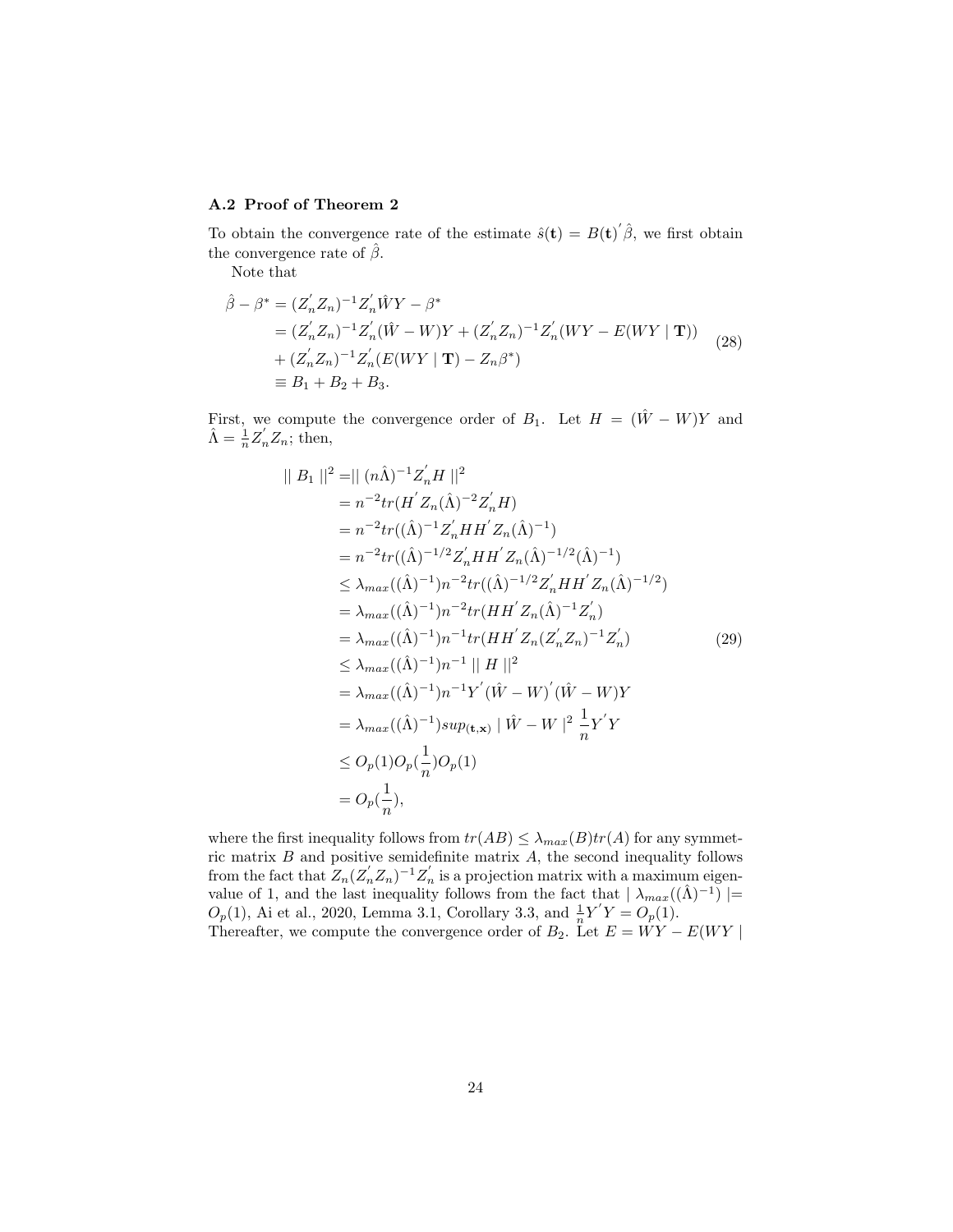T), then

$$
||B_2||^2 = || (n\hat{\Lambda})^{-1} Z'_n E ||^2
$$
  
=  $n^{-2} tr(E' Z_n(\hat{\Lambda})^{-2} Z'_n E)$   
=  $n^{-2} tr((\hat{\Lambda})^{-1} Z'_n E E' Z_n(\hat{\Lambda})^{-1})$   
=  $n^{-2} tr(Z'_n E E' Z_n(\hat{\Lambda})^{-2})$   
 $\leq \lambda_{max}((\hat{\Lambda})^{-2}) n^{-2} tr(Z'_n E E' Z_n)$   
=  $\lambda_{max}((\hat{\Lambda})^{-2}) n^{-2} || E' Z_n ||^2$   
=  $O_p(\frac{Q}{n}),$  (30)

where the last equality follows the fact that  $|\lambda_{max}((\hat{\Lambda})^{-1})| = O_p(1)$  and  $n^{-2}$  $E' Z_n$  ||<sup>2</sup> =  $O_p(\frac{Q}{n})$  by Markov's inequality. Finally, we compute the convergence order of  $B_3$ . Let  $M = E(WY | T) - Z_n \beta^*$ , then

$$
\|B_3\|^2 = \|(n\hat{\Lambda})^{-1} Z'_n M\|^2
$$
  
\n
$$
= n^{-2} tr(M' Z_n(\hat{\Lambda})^{-2} Z'_n M)
$$
  
\n
$$
= n^{-2} tr((\hat{\Lambda})^{-1} Z'_n M M' Z_n(\hat{\Lambda})^{-1})
$$
  
\n
$$
= n^{-2} tr((\hat{\Lambda})^{-1/2} Z'_n M M' Z_n(\hat{\Lambda})^{-1/2} (\hat{\Lambda})^{-1})
$$
  
\n
$$
\leq \lambda_{max}((\hat{\Lambda})^{-1}) n^{-2} tr((\hat{\Lambda})^{-1/2} Z'_n M M' Z_n(\hat{\Lambda})^{-1/2})
$$
  
\n
$$
= \lambda_{max}((\hat{\Lambda})^{-1}) n^{-2} tr(Z'_n M M' Z_n(\hat{\Lambda})^{-1})
$$
  
\n
$$
= \lambda_{max}((\hat{\Lambda})^{-1}) n^{-1} tr(M M' Z_n(Z'_n Z_n)^{-1} Z'_n)
$$
  
\n
$$
= \lambda_{max}((\hat{\Lambda})^{-1}) n^{-1} \sum_{i=1}^n \{E(w_i Y_i \mid \mathbf{T}_i) - B(\mathbf{T}'_i) \beta^*\}^2.
$$
 (31)

Since

$$
n^{-1}\sum_{i=1}^n\{E(w_iY_i\mid \mathbf{T}_i)-B(\mathbf{T}_i)\beta^*\}^2\leq \sup_{\mathbf{t}\in\mathcal{T}}|E(wY\mid \mathbf{T}=\mathbf{t})-B(\mathbf{t})'\beta^*\|^2=O_p(Q^{-2\tilde{\alpha}}),
$$

we can deduce that  $|| B_3 ||^2 \leq O_p(Q^{-2\tilde{\alpha}})$ . By combining Equations (29), (30) and (31), we have  $|| \hat{\beta} - \beta^* || = O_p(\sqrt{\frac{Q}{n}} + \frac{1}{2})$  $Q^{-\alpha}).$ 

Next, the proof of the convergence of  $\hat{s}(\mathbf{t})$  is provided. Let  $\Lambda = E[B(\mathbf{t})] B(\mathbf{t})],$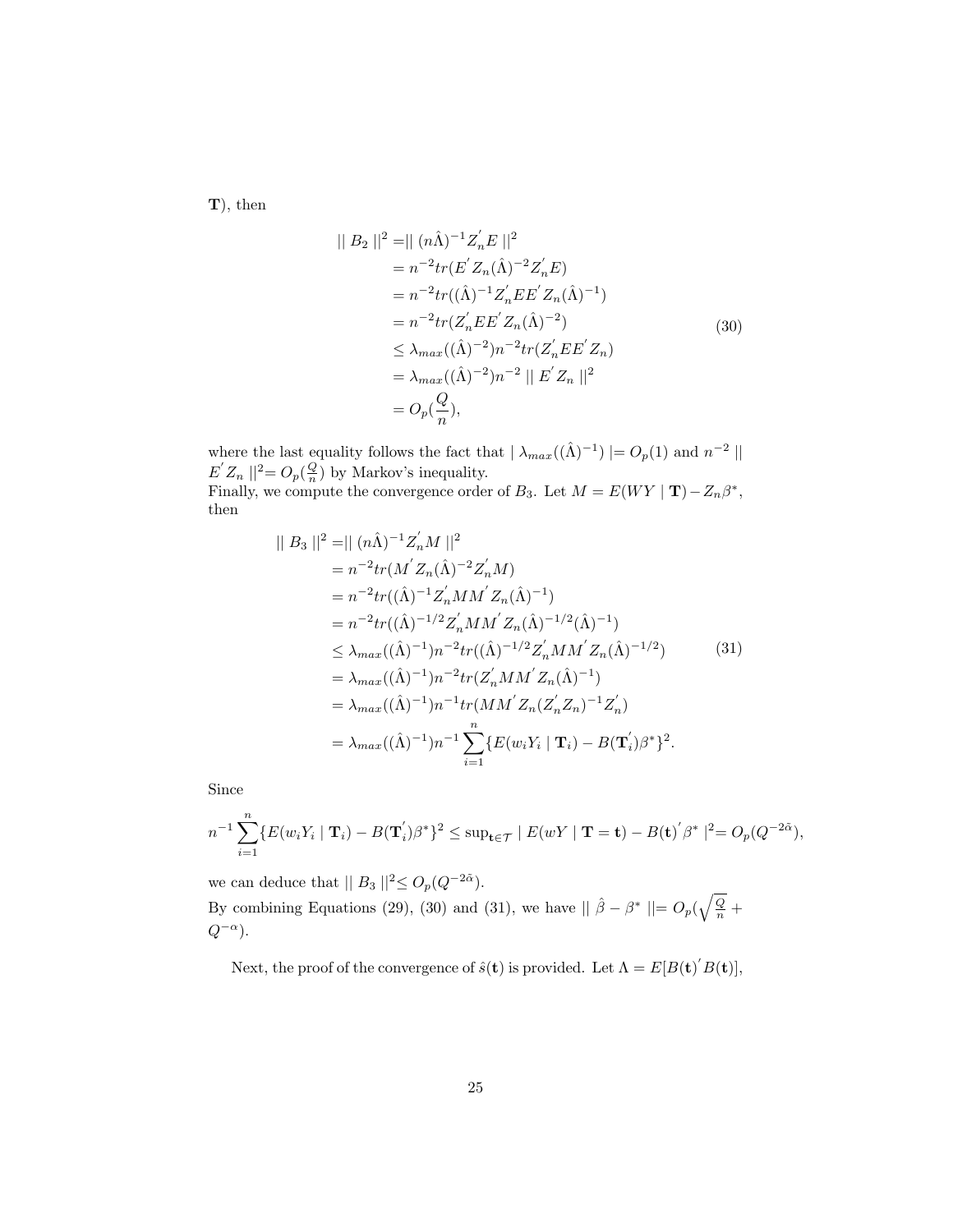then we have

$$
\int_{\mathcal{T}} |\hat{s}(\mathbf{t}) - s(\mathbf{t})|^2 dF_{\mathbf{T}}(\mathbf{t}) = \int_{\mathcal{T}} |B(\mathbf{t})' \hat{\beta} - B(\mathbf{t})' \beta^* + B(\mathbf{t})' \beta^* - s(\mathbf{t})|^2 dF_{\mathbf{T}}(\mathbf{t})
$$
\n
$$
\leq 2(\hat{\beta} - \beta^*)' \int_{\mathcal{T}} [B(\mathbf{t})' B(\mathbf{t})] dF_{\mathbf{T}}(\mathbf{t}) (\hat{\beta} - \beta^*) + 2 \int_{\mathcal{T}} |B(\mathbf{t})' \beta^* - s(\mathbf{t})|^2 dF_{\mathbf{T}}(\mathbf{t})
$$
\n
$$
\leq 2 || \hat{\beta} - \beta^* ||^2 \lambda_{max}(\Lambda) + 2 \int_{\mathcal{T}} |B(\mathbf{t})' \beta^* - s(\mathbf{t})|^2 dF_{\mathbf{T}}(\mathbf{t})
$$
\n
$$
= O_p(\frac{Q}{n} + Q^{-2\tilde{\alpha}})
$$
\n(32)

and

$$
\sup_{\mathbf{t}\in\mathcal{T}}|\hat{s}(\mathbf{t}) - s(\mathbf{t})| = \sup_{\mathbf{t}\in\mathcal{T}}|B(\mathbf{t})'\hat{\beta} - B(\mathbf{t})'\beta^* + B(\mathbf{t})'\beta^* - s(\mathbf{t})|
$$
  
\n
$$
\leq \sup_{\mathbf{t}\in\mathcal{T}}||B(\mathbf{t}')|| \cdot ||\hat{\beta} - \beta^*|| + \sup_{\mathbf{t}\in\mathcal{T}}|B(\mathbf{t})'\beta^* - s(\mathbf{t})|
$$
  
\n
$$
\leq O_p(\sqrt{\frac{Q}{n}} + Q^{-\tilde{\alpha}}) + O_p(Q^{-\tilde{\alpha}})
$$
  
\n
$$
= O_p(\sqrt{\frac{Q}{n}} + Q^{-\tilde{\alpha}}),
$$
\n(33)

Therefore, the proof of Theorem 2 is complete.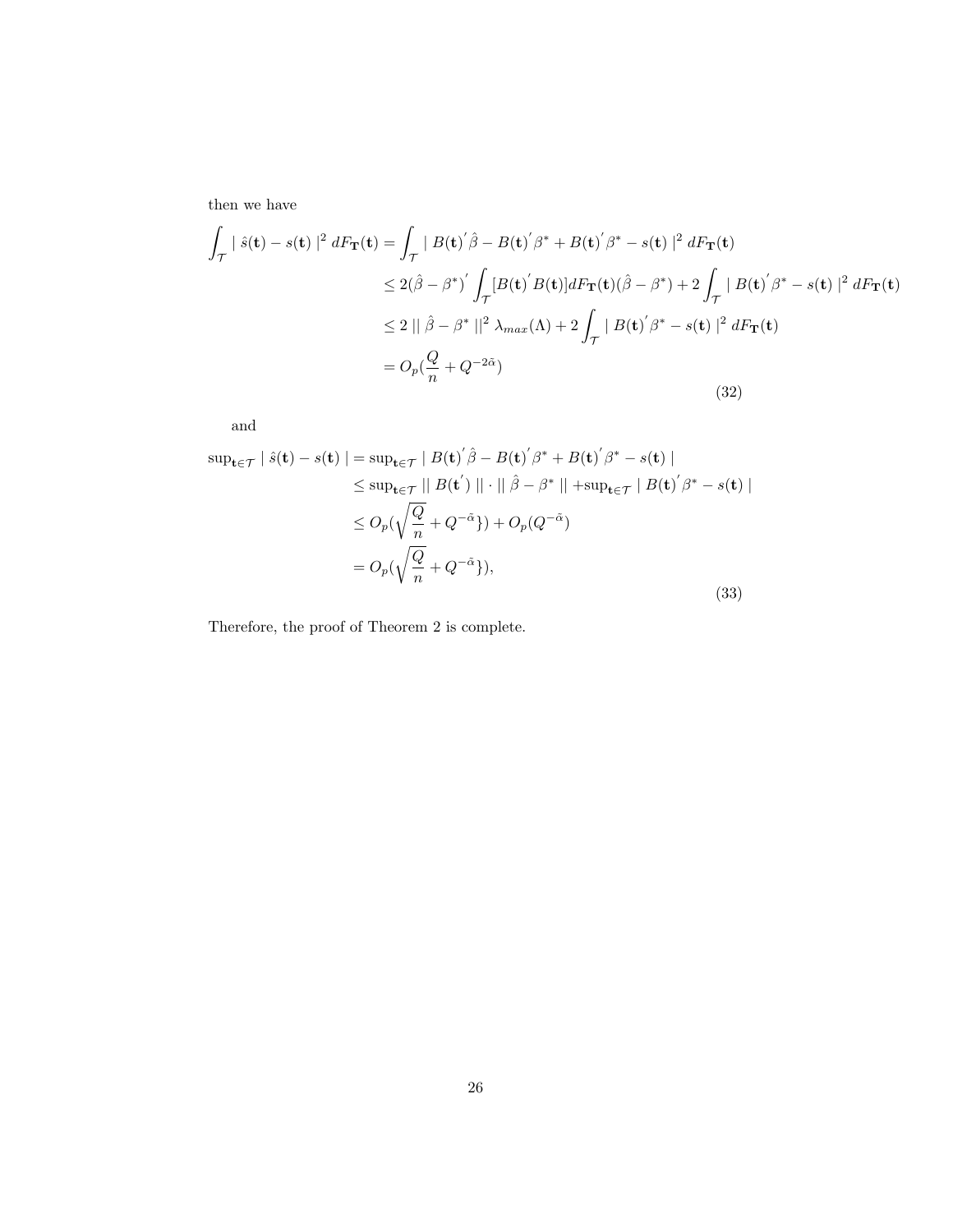| Method                |                                     |                                     | Both $E(T   X)$ and $E(Y   X)$ correctly specified |                                       |  |
|-----------------------|-------------------------------------|-------------------------------------|----------------------------------------------------|---------------------------------------|--|
|                       |                                     | $\hat{\beta}_1$ ( $\beta_1^* = 1$ ) | $\hat{\beta}_2$ ( $\beta_2^* = 1$ )                |                                       |  |
|                       | $n=500\,$<br>$n = 1000$             |                                     | $n=500$                                            | $n = 1000$                            |  |
|                       | Bias/RMSE                           | Bias/RMSE                           | Bias/RMSE                                          | Bias/RMSE                             |  |
| <b>EBMT</b>           | $-0.002/0.086$                      | 0.001/0.052                         | 0.005/0.188                                        | 0.004/0.119                           |  |
| RCAM                  | $-0.005/0.058$                      | $-0.004/0.043$                      | 0.011/0.104                                        | 0.010/0.081                           |  |
| <b>EBUT</b>           | $-0.003/0.084$                      | $-0.002/0.058$                      | 0.008/0.206                                        | 0.007/0.133                           |  |
| mvGPS                 | $-0.012/0.132$                      | 0.006/0.082                         | 0.151/0.319                                        | 0.035/0.171                           |  |
|                       | E(T   X)                            |                                     | correctly specified, $E(Y   X)$                    | misspecified                          |  |
|                       |                                     | $\hat{\beta}_1$ ( $\beta_1^* = 1$ ) |                                                    | $\hat{\beta}_2$ ( $\beta_2^* = 1$ )   |  |
|                       | $n=500$                             | $n = 1000$                          | $n=500$                                            | $n = 1000$                            |  |
|                       | Bias/RMSE                           | Bias/RMSE                           | Bias/RMSE                                          | Bias/RMSE                             |  |
| <b>EBMT</b>           | $-0.008/0.125$                      | $-0.001/0.087$                      | 0.019/0.276                                        | 0.028/0.178                           |  |
| RCAM                  | $-0.011/0.151$                      | 0.007/0.105                         | 0.031/0.333                                        | $-0.047/0.194$                        |  |
| <b>EBUT</b>           | 0.014/0.189                         | 0.022/0.144                         | 0.023/0.284                                        | 0.034/0.180                           |  |
| mvGPS                 | $-0.075/0.767$                      | $-0.016/0.591$                      | 1.035/1.408                                        | 0.762/1.051                           |  |
|                       | $E(T \mid X)$                       |                                     | misspecified, $E(Y   X)$ correctly specified       |                                       |  |
|                       | $\hat{\beta}_1$ ( $\beta_1^* = 1$ ) |                                     | $\hat{\beta}_2$ ( $\beta_2^* = 0.8$ )              |                                       |  |
|                       | $n=500$<br>$n = 1000$               |                                     | $n=500$                                            | $n = 1000$                            |  |
|                       | Bias/RMSE                           | $\rm Bias/RMSE$                     | Bias/RMSE                                          | Bias/RMSE                             |  |
| <b>EBMT</b>           | $-0.001/0.063$                      | 0.003/0.048                         | 0.005/0.118                                        | $-0.004/0.074$                        |  |
| RCAM                  |                                     |                                     |                                                    |                                       |  |
|                       | $-0.003/0.054$                      | 0.007/0.043                         | 0.009/0.079                                        | $-0.005/0.058$                        |  |
| <b>EBUT</b>           | $-0.013/0.105$                      | 0.003/0.067                         | 0.008/0.137                                        | $-0.007/0.108$                        |  |
| mvGPS                 | $-0.063/0.616$                      | $-0.015/0.321$                      | $-0.369/0.795$                                     | $-0.178/0.482$                        |  |
|                       |                                     | Both $E(T   X)$ and                 | $E(Y   X)$ misspecified                            |                                       |  |
|                       | $\hat{\beta}_1$ ( $\beta_1^* = 1$ ) |                                     |                                                    | $\hat{\beta}_2$ ( $\beta_2^* = 0.8$ ) |  |
|                       | $n=500\,$                           | $n=1000\,$                          | $n=500$                                            | $n=1000\,$                            |  |
|                       | Bias/RMSE                           | Bias/RMSE                           | Bias/RMSE                                          | Bias/RMSE                             |  |
| <b>EBMT</b>           | 0.006/0.119                         | 0.009/0.090                         | 1.032/1.058                                        | 0.965/0.994                           |  |
| RCAM                  | 0.001/0.116                         | 0.006/0.085                         | 2.144/2.174                                        | 2.139/2.154                           |  |
| $\operatorname{EBUT}$ | 0.008/0.147                         | 0.020/0.100                         | 1.082/1.105                                        | 1.080/1.091                           |  |

Table 1: Mean bias and RMSE of the coefficients in the linear outcome model without interaction between the two-dimensional treatments.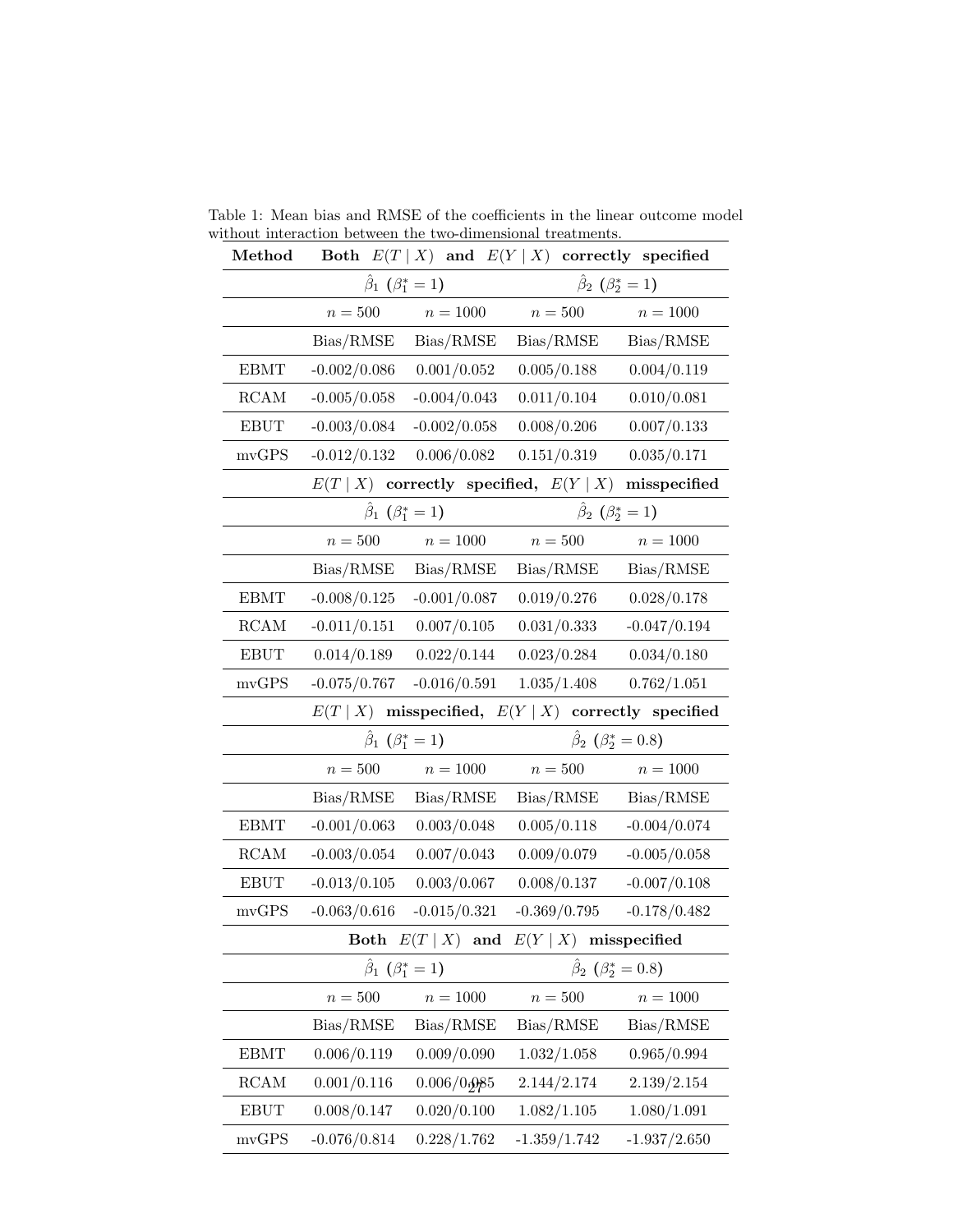| Method<br>Both $E(T   X)$ and $E(Y   X)$ correctly specified |                                     |                |                                       |                |                                           |                |  |
|--------------------------------------------------------------|-------------------------------------|----------------|---------------------------------------|----------------|-------------------------------------------|----------------|--|
|                                                              | $\hat{\beta}_1$ $(\beta_1^* = 1)$   |                | $\hat{\beta}_2$ ( $\beta_2^* = 0.8$ ) |                | $\beta_{12}$ ( $\beta_{12}^* = 0.2$ )     |                |  |
|                                                              | $n = 500$                           | $n=1000$       | $n=500$                               | $n=1000\,$     | $n=500$                                   | $n=1000$       |  |
|                                                              | Bias/RMSE                           | Bias/RMSE      | Bias/RMSE                             | Bias/RMSE      | Bias/RMSE                                 | Bias/RMSE      |  |
| $\operatorname{EBMT}$                                        | 0.002/0.093                         | $-0.004/0.064$ | 0.003/0.184                           | 0.002/0.137    | $-0.013/0.086$                            | $-0.011/0.062$ |  |
| RCAM                                                         | 0.009/0.067                         | $-0.007/0.43$  | 0.006/0.113                           | 0.009/0.081    | $-0.006/0.036$                            | $-0.005/0.022$ |  |
| $\bold{mvGPS}$                                               | 0.011/0.139                         | $-0.017/0.123$ | 0.153/0.317                           | 0.086/0.271    | $-0.008/0.076$                            | $-0.007/0.068$ |  |
| $E(T   X)$ correctly specified, $E(Y   X)$<br>misspecified   |                                     |                |                                       |                |                                           |                |  |
|                                                              | $\hat{\beta}_1$ ( $\beta_1^* = 1$ ) |                | $\hat{\beta}_2$ ( $\beta_2^* = 0.8$ ) |                | $\hat{\beta}_{12}$ $(\beta_{12}^* = 0.2)$ |                |  |
|                                                              | $n=500$                             | $n=1000\,$     | $n=500$                               | $n=1000\,$     | $n=500$                                   | $n=1000\,$     |  |
|                                                              | Bias/RMSE                           | Bias/RMSE      | Bias/RMSE                             | Bias/RMSE      | Bias/RMSE                                 | Bias/RMSE      |  |
| <b>EBMT</b>                                                  | 0.008/0.111                         | $-0.007/0.085$ | $-0.005/0.283$                        | $-0.017/0.194$ | $-0.056/0.170$                            | $-0.031/0.143$ |  |
| RCAM                                                         | 0.024/0.151                         | 0.012/0.106    | $-0.044/0.306$                        | 0.027/0.228    | $-0.589/0.604$                            | $-0.606/0.620$ |  |
| mvGPS                                                        | 0.176/0.796                         | $-0.067/0.430$ | 0.575/0.431                           | 0.621/0.387    | $-0.066/0.258$                            | $-0.004/0.193$ |  |
| $E(T   X)$ misspecified, $E(Y   X)$ correctly specified      |                                     |                |                                       |                |                                           |                |  |
|                                                              | $\hat{\beta}_1$ ( $\beta_1^* = 1$ ) |                | $\hat{\beta}_2$ ( $\beta_2^* = 0.8$ ) |                | $\hat{\beta}_{12}$ $(\beta_{12}^* = 0.2)$ |                |  |
|                                                              | $n=500$                             | $n=1000\,$     | $n=500\,$                             | $n=1000\,$     | $n=500\,$                                 | $n=1000\,$     |  |
|                                                              | Bias/RMSE                           | Bias/RMSE      | Bias/RMSE                             | Bias/RMSE      | Bias/RMSE                                 | Bias/RMSE      |  |
| $\operatorname{EBMT}$                                        | 0.003/0.022                         | 0.002/0.016    | $-0.005/0.037$                        | $-0.003/0.025$ | $-0.004/0.009$                            | $-0.002/0.008$ |  |
| $\operatorname{RCAM}$                                        | 0.010/0.030                         | 0.009/0.028    | $-0.012/0.025$                        | $-0.008/0.018$ | $-0.002/0.003$                            | $-0.001/0.004$ |  |
| $\bold{mvGPS}$                                               | 0.002/0.043                         | 0.006/0.032    | 0.109/0.128                           | $-0.093/0.100$ | $-0.009/0.014$                            | $-0.007/0.012$ |  |
| Both $E(T   X)$<br>and $E(Y   X)$ misspecified               |                                     |                |                                       |                |                                           |                |  |
|                                                              | $\hat{\beta}_1$ ( $\beta_1^* = 1$ ) |                | $\hat{\beta}_2$ ( $\beta_2^* = 0.8$ ) |                | $\beta_{12}$ ( $\beta_{12}^* = 0.2$ )     |                |  |
|                                                              | $n = 500$                           | $n=1000$       | $n=500$                               | $n = 1000$     | $n=500$                                   | $n=1000$       |  |
|                                                              | Bias/RMSE                           | Bias/RMSE      | Bias/RMSE                             | Bias/RMSE      | Bias/RMSE                                 | Bias/RMSE      |  |
| <b>EBMT</b>                                                  | 0.093/0.177                         | 0.153/0.207    | 1.435/1.507                           | 1.617/1.673    | $-0.104/0.186$                            | $-0.156/0.198$ |  |
| $\operatorname{RCAM}$                                        | $-0.263/0.278$                      | $-0.254/0.266$ | 0.951/0.967                           | 0.995/1.004    | 0.266/0.269                               | 0.254/0.257    |  |
| $\bold{mvGPS}$                                               | 0.417/0.947                         | 0.571/0.994    | $-0.888/1.807$                        | $-0.989/1.474$ | $-0.146/0.304$                            | $-0.168/0.245$ |  |

Table 2: Mean bias and RMSE of the coefficients in the linear outcome model with interaction between the two-dimensional treatments.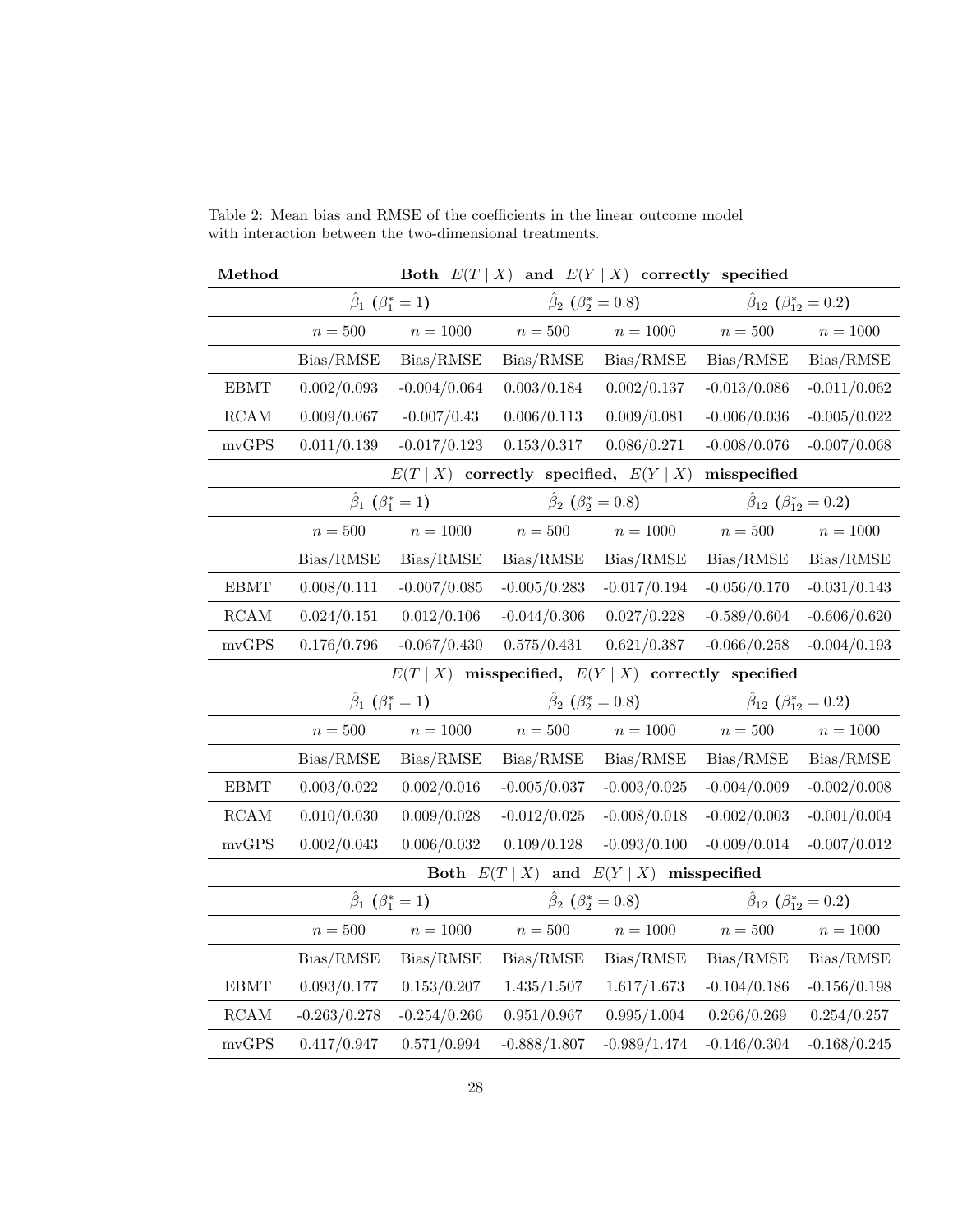| Method                                                   |                                     |                                            | Both $E(T   X)$ and $E(Y   X)$ correctly specified |                                     |  |  |
|----------------------------------------------------------|-------------------------------------|--------------------------------------------|----------------------------------------------------|-------------------------------------|--|--|
|                                                          |                                     | $\hat{\beta}_1$ ( $\beta_1^* = 1$ )        | $\hat{\beta}_2$ ( $\beta_2^* = 1$ )                |                                     |  |  |
|                                                          | $n=500$                             | $n = 1000$                                 | $n=500\,$                                          | $n = 1000$                          |  |  |
|                                                          | 95 % CP/AW                          | 95 % CP/AW                                 | 95 % CP/AW                                         | 95 % CP/AW                          |  |  |
| <b>EBMT</b>                                              | 0.951/0.325                         | 0.956/0.222                                | 0.946/0.681                                        | 0.953/0.478                         |  |  |
| $\operatorname{RCAM}$                                    | 0.926/0.222                         | 0.942/0.162                                | 0.934/0.438                                        | 0.952/0.318                         |  |  |
| <b>EBUT</b>                                              | 0.944/0.0.306                       | 0.953/0.226                                | 0.877/0.734                                        | 0.914/0.527                         |  |  |
| mvGPS                                                    | 0.948/0.434                         | 0.954/0.340                                | 0.758/0.723                                        | 0.812/0.598                         |  |  |
|                                                          |                                     | $E(T   X)$ correctly specified, $E(Y   X)$ |                                                    | misspecified                        |  |  |
|                                                          |                                     | $\hat{\beta}_1$ ( $\beta_1^* = 1$ )        |                                                    | $\hat{\beta}_2$ ( $\beta_2^* = 1$ ) |  |  |
|                                                          | $n=500$                             | $n = 1000$                                 | $n=500\,$                                          | $n = 1000$                          |  |  |
|                                                          | 95 % CP/AW                          | 95 % CP/AW                                 | 95 % CP/AW                                         | 95 % CP/AW                          |  |  |
| <b>EBMT</b>                                              | 0.943/0.429                         | 0.952/0.290                                | 0.933/0.870                                        | 0.942/0.644                         |  |  |
| RCAM                                                     | 0.914/0.630                         | 0.936/0.414                                | 0.925/1.307                                        | 0.941/0.819                         |  |  |
| <b>EBUT</b>                                              | 0.933/0.606                         | 0.941/0.418                                | 0.904/0.942                                        | 0.917/0.690                         |  |  |
| mvGPS                                                    | 0.887/1.478                         | 0.912/1.087                                | 0.527/2.243                                        | 0.634/1.822                         |  |  |
| misspecified, $E(Y   X)$ correctly specified<br>E(T   X) |                                     |                                            |                                                    |                                     |  |  |
|                                                          | $\hat{\beta}_1$ ( $\beta_1^* = 1$ ) |                                            | $\hat{\beta}_2$ ( $\beta_2^* = 0.8$ )              |                                     |  |  |
|                                                          | $n=500$                             | $n = 1000$                                 | $n=500$                                            | $n=1000\,$                          |  |  |
|                                                          | 95 % CP/AW                          | 95 % CP/AW                                 | 95 % CP/AW                                         | 95 % CP/AW                          |  |  |
| <b>EBMT</b>                                              | 0.943/0.263                         | 0.953/0.189                                | 0.948/0.381                                        | 0.952/0.284                         |  |  |
| RCAM                                                     | 0.923/0.221                         | 0.945/0.163                                | 0.927/0.299                                        | 0.941/0.218                         |  |  |
| <b>EBUT</b>                                              | 0.945/0.339                         | 0.956/0.240                                | 0.914/0.523                                        | 0.923/0.381                         |  |  |
| mvGPS                                                    | 0.932/1.240                         | 0.935/1.232                                | 0.847/1.568                                        | 0.866/1.389                         |  |  |
|                                                          | Both                                |                                            | $E(T   X)$ and $E(Y   X)$ misspecified             |                                     |  |  |
|                                                          |                                     |                                            |                                                    |                                     |  |  |
|                                                          | $\hat{\beta}_1$ $(\beta_1^* = 1)$   |                                            |                                                    | $\beta_2$ ( $\beta_2^* = 0.8$ )     |  |  |
|                                                          | $n=500\,$                           | $n = 1000$                                 | $n=500\,$                                          | $n = 1000$                          |  |  |
|                                                          | 95 % CP/AW                          | $95\ \%$ CP/AW                             | 95 % CP/AW                                         | 95 % CP/AW                          |  |  |
| <b>EBMT</b>                                              | 0.914/0.379                         | 0.943/0.278                                | 0.029/0.717                                        | 0.034/0.526                         |  |  |
| RCAM                                                     | 0.961/0.436                         | 0.965/0.399                                | 0.001/1.169                                        | 0.001/0.772                         |  |  |
| <b>EBUT</b>                                              | 0.886/0.454                         | 0.911/0.334                                | 0.012/0.726                                        | 0.020/0.532                         |  |  |

Table 3: Confidence interval estimation of the coefficients in the linear outcome model without interaction between the two-dimensional treatments .